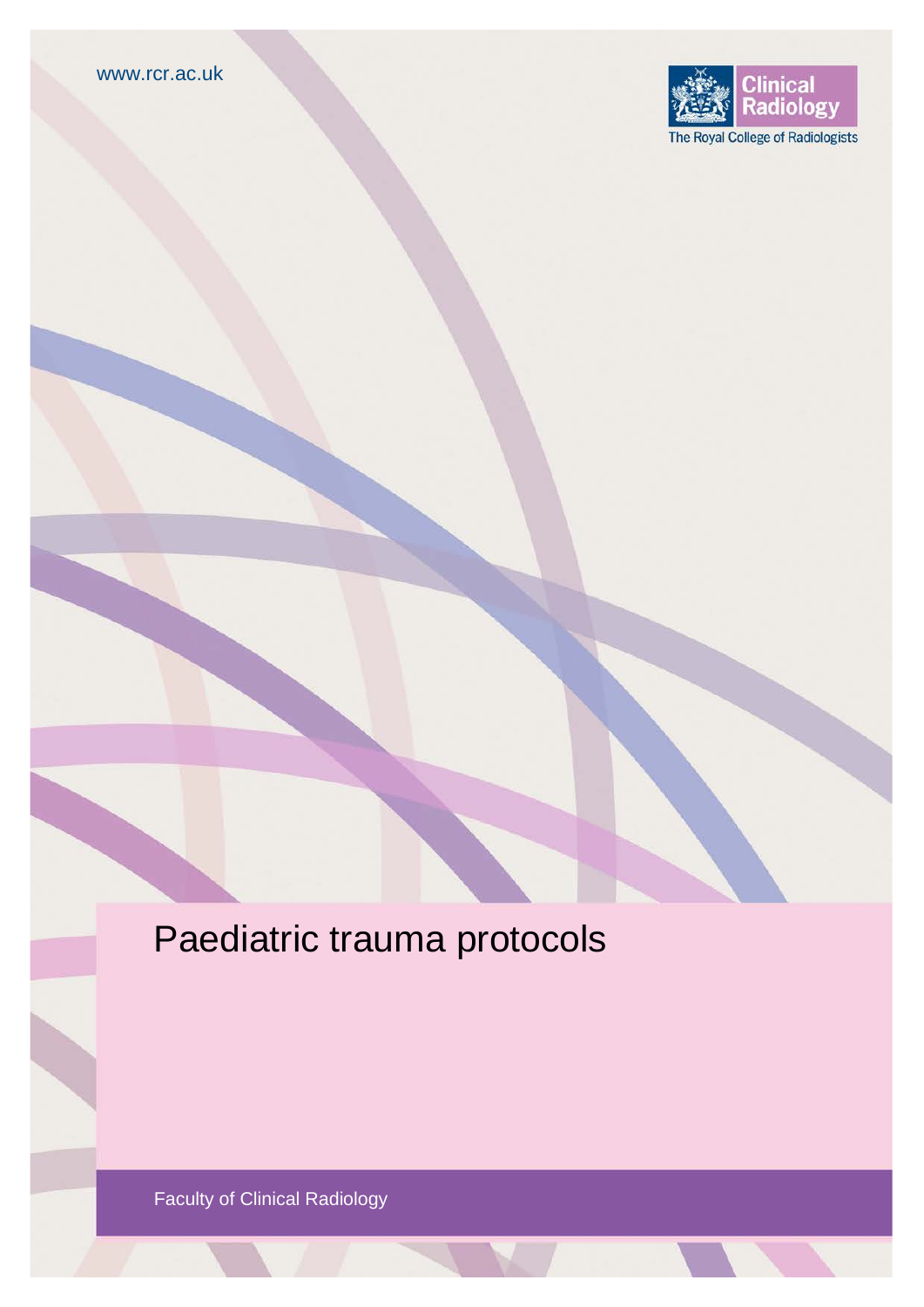## **Contents**

| <b>Foreword</b>                            | 3              | Appendix 1. General considerations and<br>recommendations that will ensure patient safety |    |
|--------------------------------------------|----------------|-------------------------------------------------------------------------------------------|----|
| <b>Executive summary</b>                   | 4              | is of the highest priority during imaging                                                 | 20 |
| <b>Standard of care</b>                    | 6              | Appendix 2. Camp bastion contrast<br>calculator                                           | 22 |
| Incidence and pattern of paediatric trauma | $\overline{7}$ |                                                                                           |    |
|                                            |                | Appendix 3. Acute primary assessment report                                               |    |
| <b>Ionising radiation considerations</b>   | 10             | for paediatric CT with major trauma                                                       | 23 |
| Choice of imaging modality                 | 11             | Appendix 4. Emergency department paediatric                                               |    |
| <b>Conclusion</b>                          | 16             | major trauma imaging decision tool                                                        | 24 |
| <b>References</b>                          | 17             |                                                                                           |    |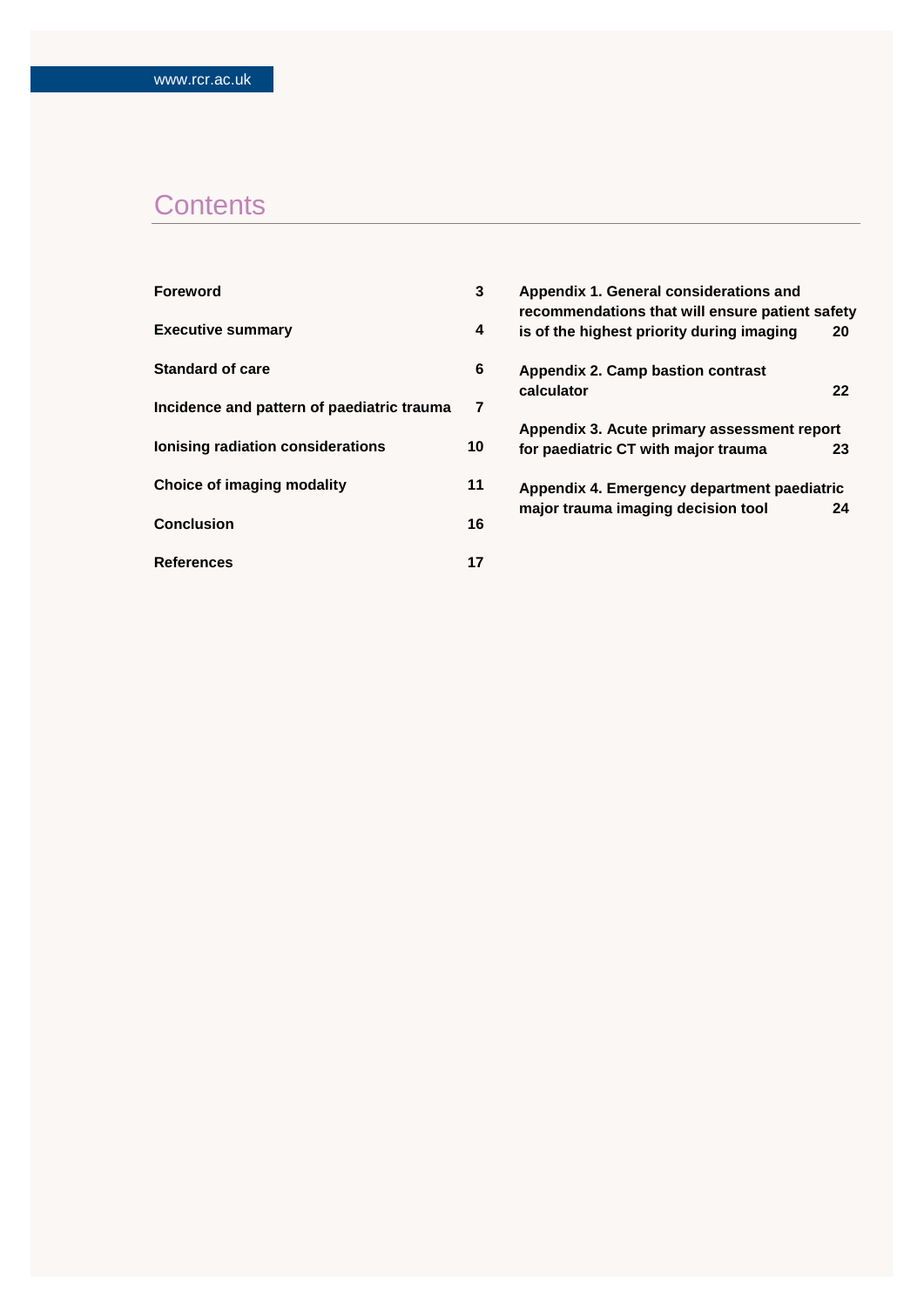### Foreword

The Royal College of Radiologists (RCR) would like to thank and acknowledge the contribution to this important publication of the RCR's Faculty of Clinical Radiology, the Professional Support and Standards Board and, in particular, the individual contribution of Judith Foster, Paediatric Radiologist who has led and chaired this working party.

We also wish to thank the following members of the working party who have all contributed to the development this document: Mark Lyttle, Consultant in Paediatric Emergency Medicine; Karl Johnson, Paediatric Radiologist; Jo Danin, Paediatric Radiologist; Sam Negus, Paediatric Radiologist; John Somers, Paediatric Radiologist; Chris Fitzsimmons, Consultant in Paediatric Emergency Medicine; Ross Fisher, Consultant

Paediatric Surgeon; Caren Landes, Paediatric Radiologist; and Nicholas Ashford, Consultant Radiologist and RCR Officer. We would also like to thank Dr Tony Kehoe (Emergency Department Consultant) and Dr Richard Miles (Consultant Interventional Radiologist) for providing the decision tool and the Camp Bastion contrast wheel respectively; and Matt Dunn, Head of Radiation Physics for his help in producing this guidance.

We would also like to thank the Royal College of Paediatrics and Child Health for its input and the Trauma Audit and Research Network (TARN) for its help in providing data on paediatric trauma.

**Dr Pete Cavanagh** Vice-President Faculty of Clinical Radiology

This document has been endorsed by

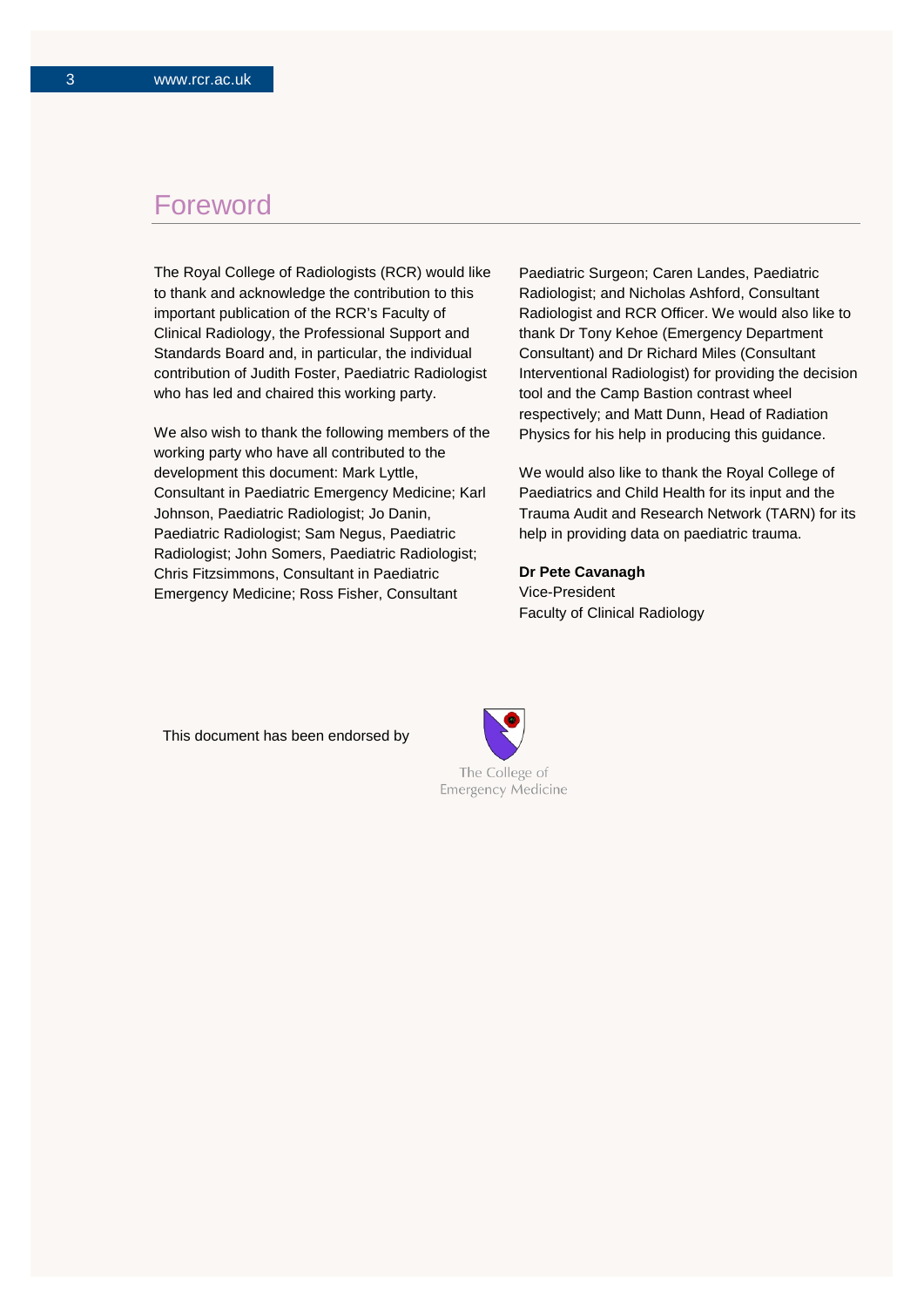### Executive summary

Children are different – they are not just small adults.

What defines a child? What is severe trauma in relation to a child? How should a child with severe trauma be imaged? These are simple questions but the answers are complex. Childhood covers the period from birth through adolescence to adulthood and thus there can be no one size fits all answer to how a particular child with a particular injury should be imaged. For example, injuries regarded as common and serious in the adult population such as spinal or pelvic injury are exceedingly rare in pre-adolescent children. Injuries regarded as lifethreatening in the adult population (for example, liver and spleen trauma) are routinely managed conservatively in children. In addition, it has recently become increasingly clear that the cancer

risk of computed tomography (CT) in childhood is real, significant and is higher in younger ages.

The following guidelines will assist radiologists and clinicians dealing with a severely injured child to base imaging decisions on the best available evidence. The emphasis is on careful, competent clinical evaluation and knowledge of injury patterns in children of various ages, judicious use of plain radiographs and targeted use of CT with relevant paediatric protocols. The use of adult protocols and in particular the 'whole-body' CT trauma survey is not appropriate as a routine investigation in childhood.

**Dr John Somers Dr Nicholas Ashford Dr Judith Foster**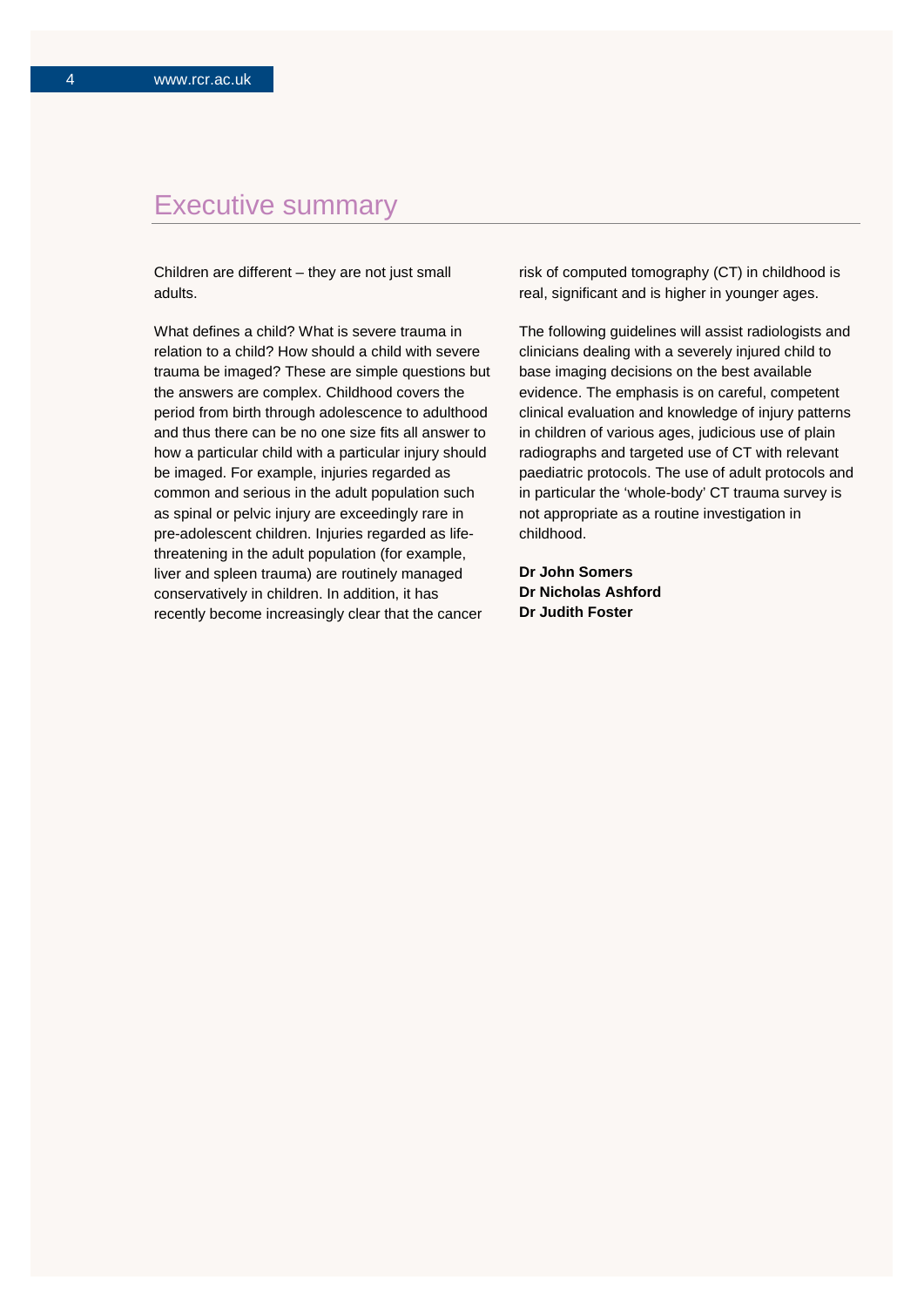### Introduction

This document should be read in conjunction with the RCR's *Standards of practice and guidance for trauma radiology in severely injured patients*. 1 Where there is a perceived discrepancy this paediatric document should take precedence for patients under 16 years of age.

The intended purpose of the paediatric guidelines is to recognise the different physiological and anatomical considerations of the growing child and to highlight the different approach to imaging needed. The decision-making in imaging injured

paediatric patients should always be underpinned by clinical discussions at a senior level between radiologists, emergency physicians and other relevant subspecialties.

This document will discuss the relevant indications and appropriate imaging for each anatomical region. Variations dependent on age will be highlighted.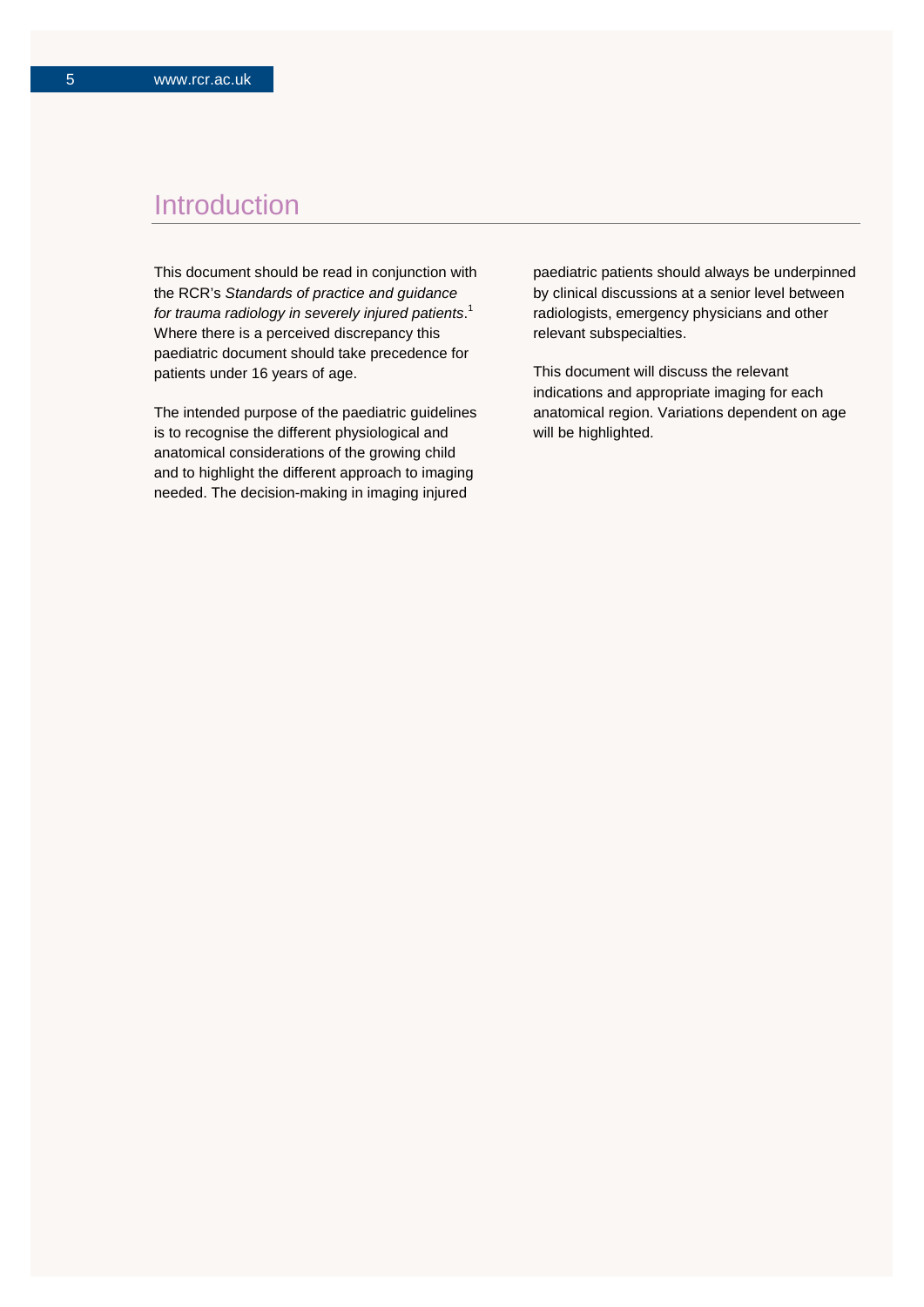### Standard of care

All children, regardless of age, who are admitted to a paediatric major trauma centre or paediatric trauma unit, should expect to receive a high standard of appropriate and timely care. The wellbeing and safety of the patient are paramount and this is never more so than when dealing with an injured child. This relates both to clinical management and any radiological imaging. All imaging should be appropriate to the child's age

and clinical condition and be reported by a suitably trained radiologist. Exposure to ionising radiation should always be kept to a minimum and the 'as low as reasonably achievable' (ALARA) principles should be adhered to. The 'routine' use of adult trauma protocols is inappropriate. General considerations for prioritising patient safety are included in Appendix 1.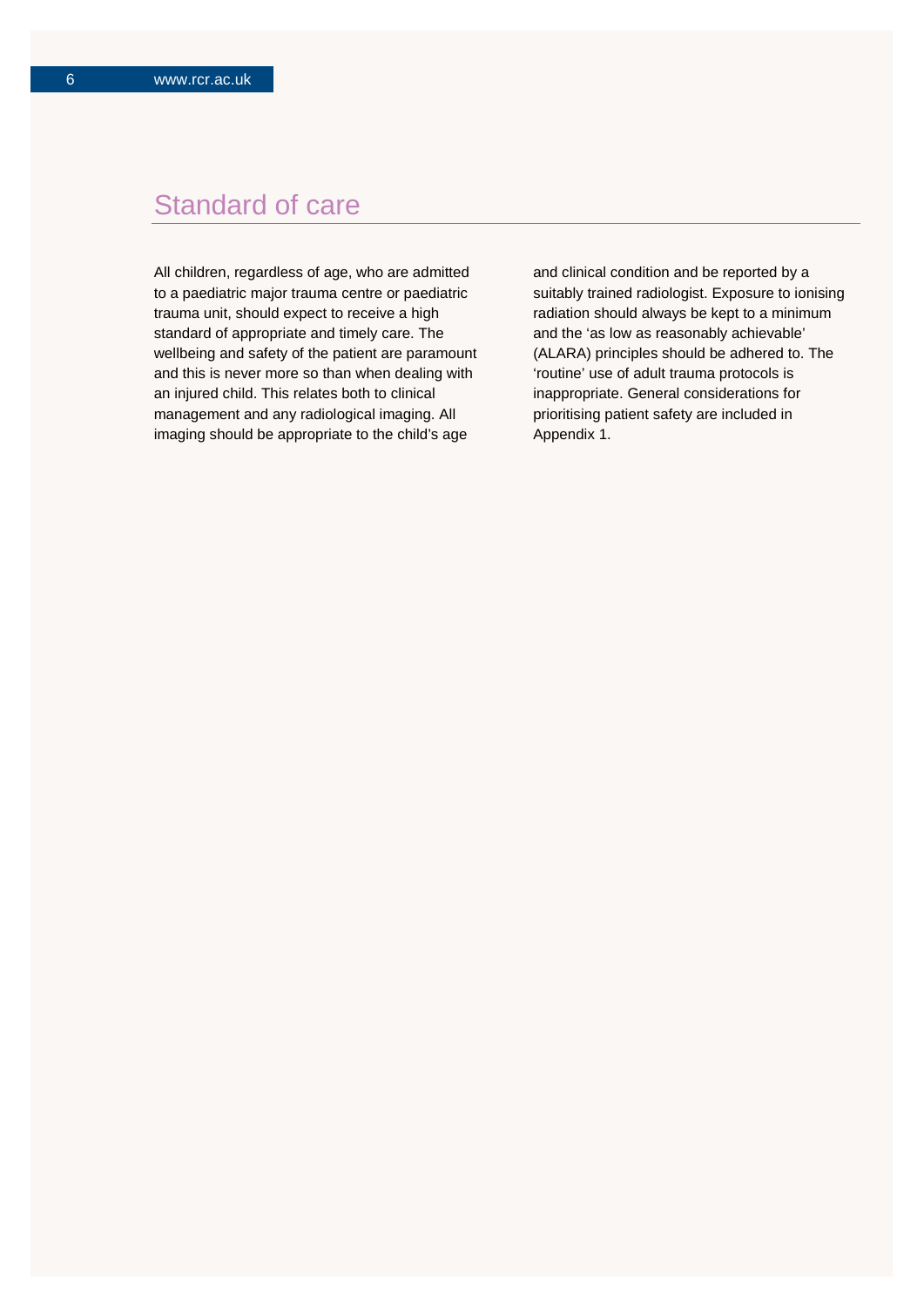## Incidence and pattern of paediatric trauma

The incidence of paediatric major trauma within the UK is low when compared with adults. A retrospective analysis of paediatric data from the Trauma Audit & Research Network for the year beginning 1 April 2012, corresponding to the introduction of the National Trauma Networks in England, clearly illustrates this point.<sup>2</sup>

The total number of individuals aged 16 years and above admitted to hospitals in the UK and submitted to TARN was 36,369 and there were 2,409 children under 16 years (Table 1). $2$  While the national paediatric trauma workload is relatively low, the majority of children in this 12 month period were initially conveyed to predominantly adult-orientated centres (Table 2, Figure 1). $<sup>2</sup>$  For these children, initially seen at an</sup> adult major trauma centre (MTC), a combined adult and paediatric MTC or a trauma unit (TU), it is important that appropriate paediatric management pathways are in place.

|  | Table 1. The total number of individuals aged 16 years and above admitted to hospitals in the UK $^{\mathsf{2}}$ |
|--|------------------------------------------------------------------------------------------------------------------|
|--|------------------------------------------------------------------------------------------------------------------|

| Age<br>band |      | <b>Isolated</b><br>head |            | <b>Isolated</b><br>face |            | <b>Isolated</b><br>chest | <b>Isolated</b><br>abdo |      | <b>Isolated</b><br>extremity |     |            | <b>Isolated</b><br>external | injuries | Multiple | <b>None</b> |      | <b>Total</b> |      |
|-------------|------|-------------------------|------------|-------------------------|------------|--------------------------|-------------------------|------|------------------------------|-----|------------|-----------------------------|----------|----------|-------------|------|--------------|------|
|             | Pts: | $\%$                    | <b>Pts</b> | %                       | <b>Pts</b> | %                        | Pts:                    | $\%$ | <b>Pts</b>                   | %   | <b>Pts</b> | %                           | Pts:     | %        | <b>Pts</b>  | $\%$ | Pts.         | %    |
| Under 1     | 161  | 42%                     |            | $0\%$                   | 14         | 4%                       | 5                       | 1%   | 114                          | 30% |            | $0\%$                       | 26       | 7%       | 61          | 16%  | 381          | 100% |
| $1 - 5$     |      | 154 20%                 |            | $0\%$                   | 23         | 3%                       | 15                      | 2%   | 506                          | 65% |            | $0\%$                       | 41       | 5%       | 42          | 5%   | 781          | 100% |
| $6 - 11$    | 129  | 21%                     |            | $0\%$                   | 25         | 4%                       | 43                      | 7%   | 279                          | 46% |            | $0\%$                       | 54       | 9%       | 76          | 13%  | 606          | 100% |
| $12 - 15$   |      | 155 24%                 |            | $0\%$                   | 39         | 6%                       | 56                      | 9%   | 206                          | 32% |            | $0\%$                       | 58       | 9%       | 127         | 20%  | 641          | 100% |
| 16 & over   | 8700 | 24%                     | 24         | $0.07\%$ 4652           |            | 13%                      | 1305                    | 4%   | 10142                        | 28% | 40         | 0.11%                       | 3199     | 9%       | 8307        | 23%  | 36369        | 100% |
| Grand total | 9299 | 24%                     | 24         | 0.07%                   | 4753       | 12%                      | 1424                    | 4%   | 11247                        | 29% | 40         | 0.10%                       | 3378     | 9%       | 8613        | 22%  | 38778        | 100% |

Sites: all UK hospitals; Date range: 01/04/2012-31/03/2013. Admission type: All - direct and unmatched transfers in; Age limit: None; Grouping: Body area of AIS 3+ severity injuries

#### **Table 2. Number of children seen in an MTC vs other type of hospital<sup>2</sup>**

| Age band        |       | Paeds MTC             |        |       | Other hospitals |                  |  |  |  |
|-----------------|-------|-----------------------|--------|-------|-----------------|------------------|--|--|--|
|                 | ISS<9 | $\text{ISS} = 9 - 15$ | ISS>15 | ISS<9 | $ISS = 9-15$    | <b>ISS&gt;15</b> |  |  |  |
| Under 1         | 5     | 12                    | 18     | 50    | 118             | 99               |  |  |  |
| $1 - 5$         | 4     | 38                    | 20     | 29    | 476             | 101              |  |  |  |
| $6 - 11$        | 8     | 41                    | 16     | 53    | 263             | 123              |  |  |  |
| $12 - 15$       | 9     | 28                    | 24     | 92    | 237             | 143              |  |  |  |
| $16 - 19$       |       |                       |        | 236   | 463             | 539              |  |  |  |
| Grand total     | 26    | 119                   | 79     | 460   | 1557            | 1005             |  |  |  |
| Total aged 0-16 | 26    | 119                   | 78     | 224   | 1094            | 466              |  |  |  |
| % aged 0-16     | 1%    | 6%                    | 4%     | 11%   | 55%             | 23%              |  |  |  |

Sites: all UK hospitals; Date range: 01/04/2012–31/03/2013. Admission type: Direct; Age limit: <20 years; Grouping: Hospital type, ISS band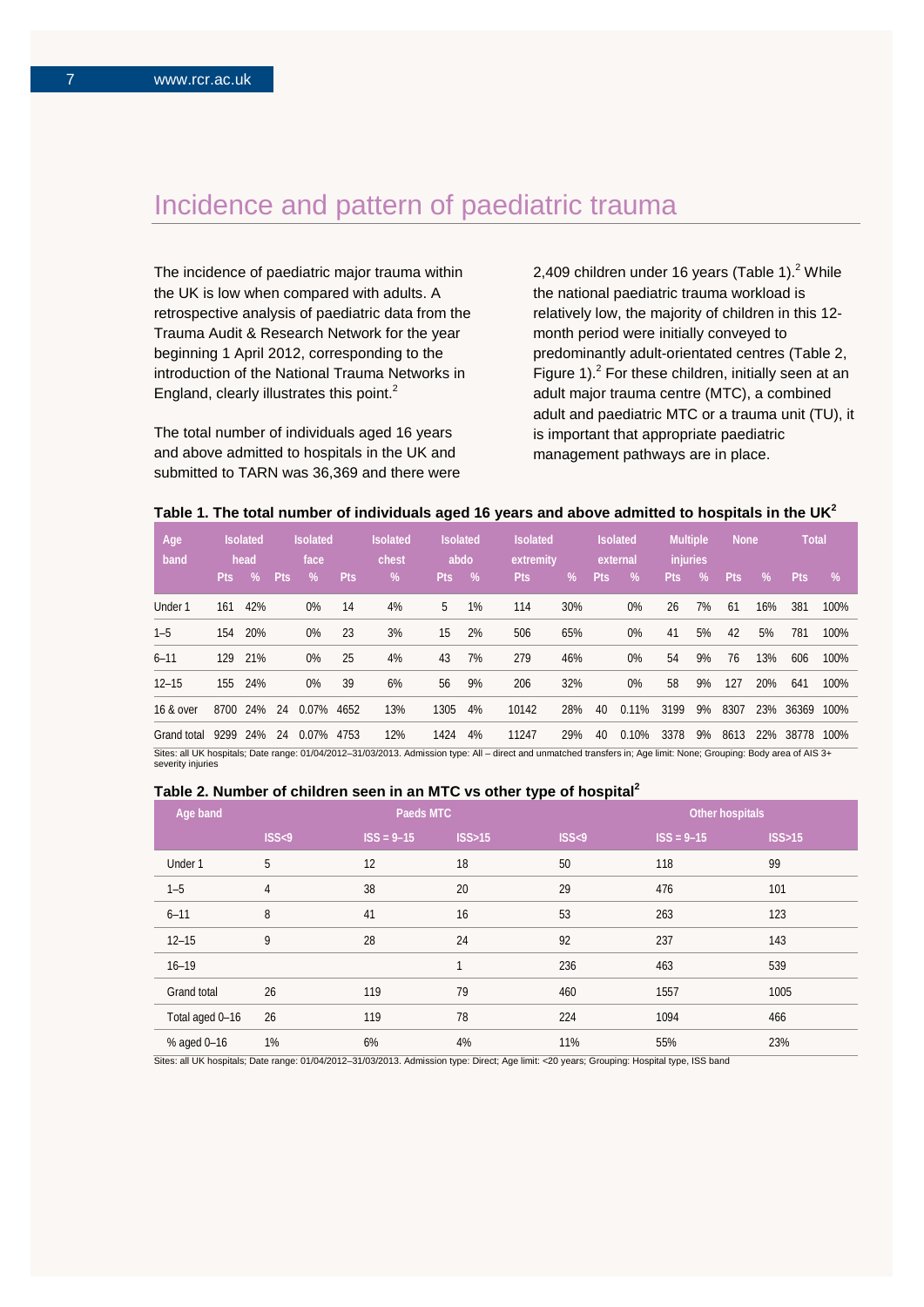

**Figure 1. Percentage of patients by ISS group treated by one of the four standalone paediatric MTC vs all other hospitals<sup>2</sup>**

A review of the present CT imaging practice between mixed and stand-alone paediatric centres does suggest some variation in practice. Those children who required a CT were more likely to have multiple areas scanned if they were imaged in a mixed MTC rather than a stand-

alone paediatric MTC. For those children undergoing CT scan in a paediatric MTC in England, only 3% had a full body CT compared with 9% in an adult unit Table 3, Figure  $2.<sup>2</sup>$  This practice variation reflects previous reports from the USA.<sup>3,4</sup>

**Table 3. Number of all directly admitted patients with CT within four hours of emergency department arrival that had a full body scan in this timeframe<sup>2</sup>**

| Age band    | <b>Paediatric MTCs</b>                                        |                                                 |            |                                                               | Other hospitals                                 |            | <b>Total</b>                                                  |                                                 |            |
|-------------|---------------------------------------------------------------|-------------------------------------------------|------------|---------------------------------------------------------------|-------------------------------------------------|------------|---------------------------------------------------------------|-------------------------------------------------|------------|
|             | <b>Patients</b><br>with full-<br>body CT<br>within 4<br>hours | All<br>patients<br>with CT<br>within 4<br>hours | Percentage | <b>Patients</b><br>with full-<br>body CT<br>within 4<br>hours | All<br>patients<br>with CT<br>within 4<br>hours | Percentage | <b>Patients</b><br>with full-<br>body CT<br>within 4<br>hours | All<br>patients<br>with CT<br>within 4<br>hours | Percentage |
| Under 1     | 0                                                             | 18                                              | 0%         | 4                                                             | 85                                              | 5%         | 4                                                             | 103                                             | 4%         |
| $1 - 5$     | 0                                                             | 26                                              | 0%         | 11                                                            | 120                                             | 9%         | 11                                                            | 146                                             | 8%         |
| $6 - 11$    | $\overline{2}$                                                | 28                                              | 7%         | 14                                                            | 173                                             | 8%         | 16                                                            | 201                                             | 8%         |
| $12 - 15$   |                                                               | 35                                              | 3%         | 19                                                            | 223                                             | 9%         | 20                                                            | 258                                             | 8%         |
| $16 - 19$   |                                                               |                                                 |            | 82                                                            | 778                                             | 11%        | 82                                                            | 778                                             | 11%        |
| Grand total | 3                                                             | 107                                             | 3%         | 130                                                           | 1379                                            | 9%         | 133                                                           | 1486                                            | 9%         |

Sites: all UK hospitals; Date range: 01/04/2012–31/03/2013. Admission type: Direct with CT within 4 hours of ED arrival; Age limit: <20 years; Grouping: Hospital type, CT<br>type within 4 hours; Description: The number of pat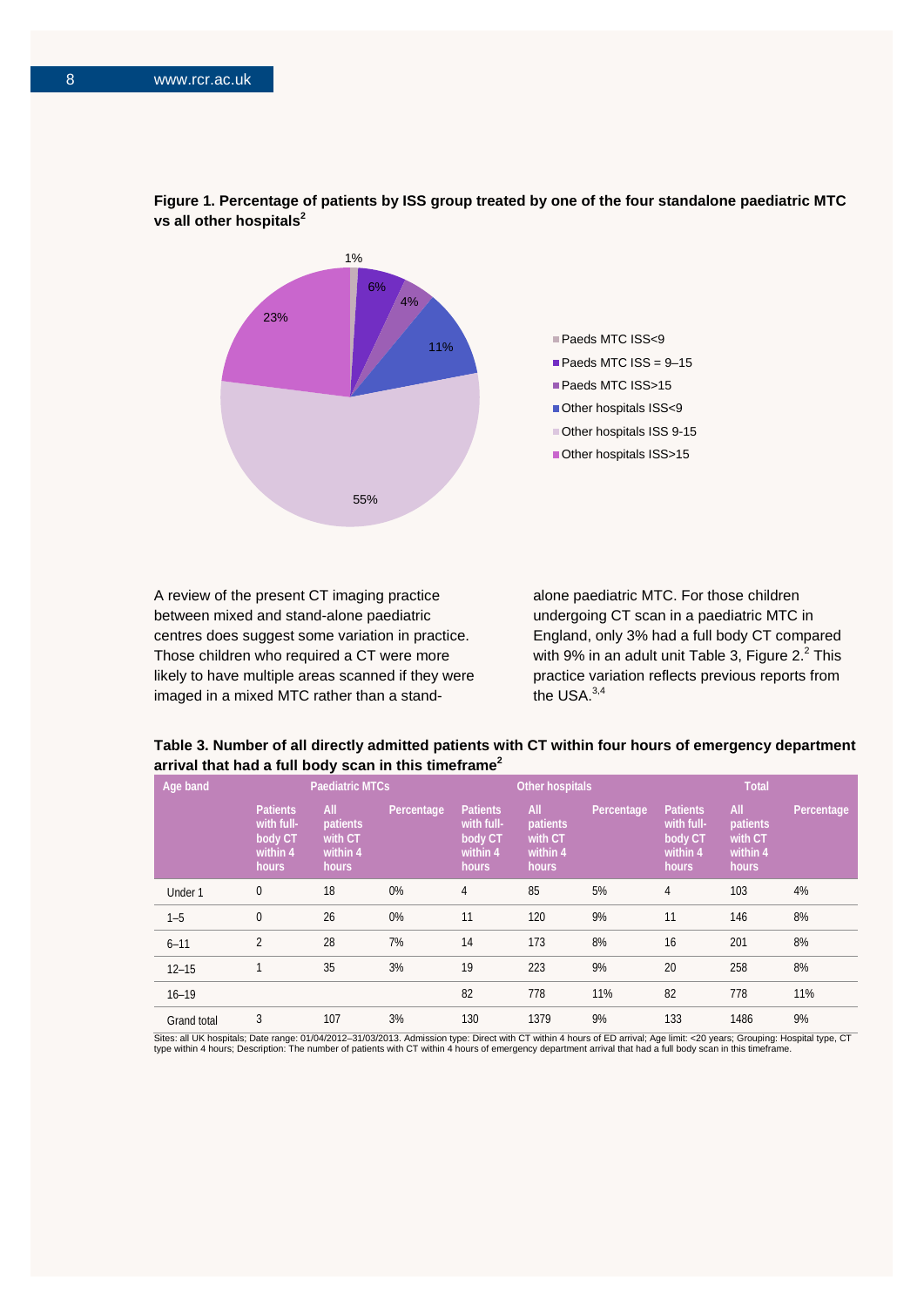



The hospital data submitted to TARN shows that in the majority of paediatric cases injuries were mainly of the extremities, and to a lesser extent the head and cervical spine. The injury pattern in children is typically to an isolated anatomical area rather than multiple sites (Table 1, Figure 3).<sup>2</sup> It is important to appreciate this pattern of potential injury when considering the need for imaging.



**Figure 3. Percentage of TARN patients, by age group, that have an isolated head/c-spine or extremity\* injury, with an AIS≥3<sup>2</sup>**

\* Extremity groups all four limbs as one body area; ie, a patient can have injuries to more than one limb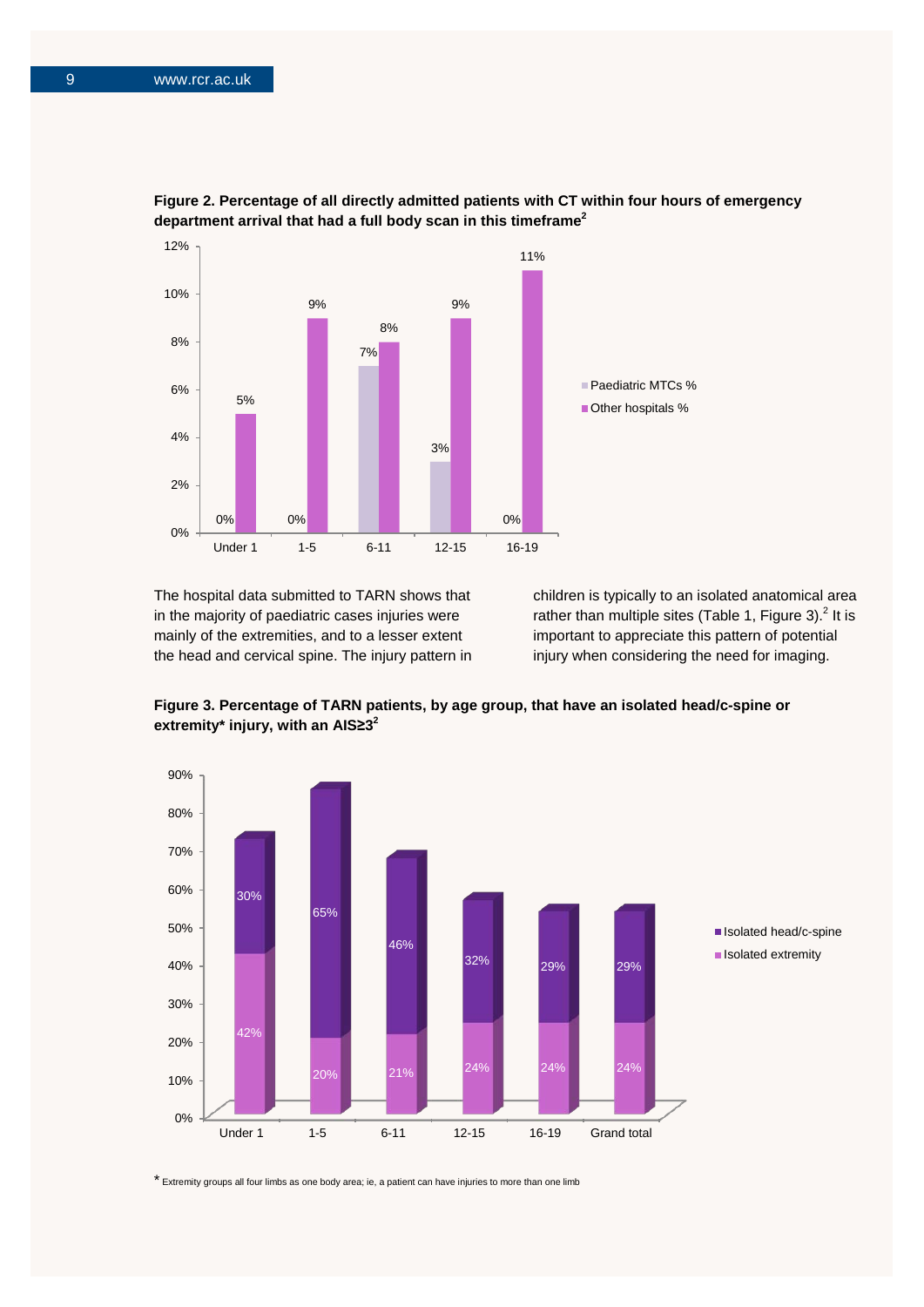## Ionising radiation considerations

A number of recent publications have highlighted the fact that there is no safe lower level of radiation exposure. $5-8$  The increased risk from ionising radiation in children is due to a number of factors. Developing and maturing tissues in the growing child are more radiosensitive, there is a cumulative radiation risk over a lifetime, and they have a longer lifetime in which to express the increased relative risk.<sup>9,10</sup> These factors emphasise the need to adhere to the ALARA principle. Within the United States, there is an

increasingly influential Image gently campaign, $11$ which advocates reducing ionising radiation in children.

Using the ALARA principle in a trauma setting, the initial clinical question needs to be: 'Does this child need imaging at all?' If imaging is required, further questions should be asked in regards to which anatomical areas need to be covered, and whether primary imaging should be plain radiographs or an alternative modality such as CT.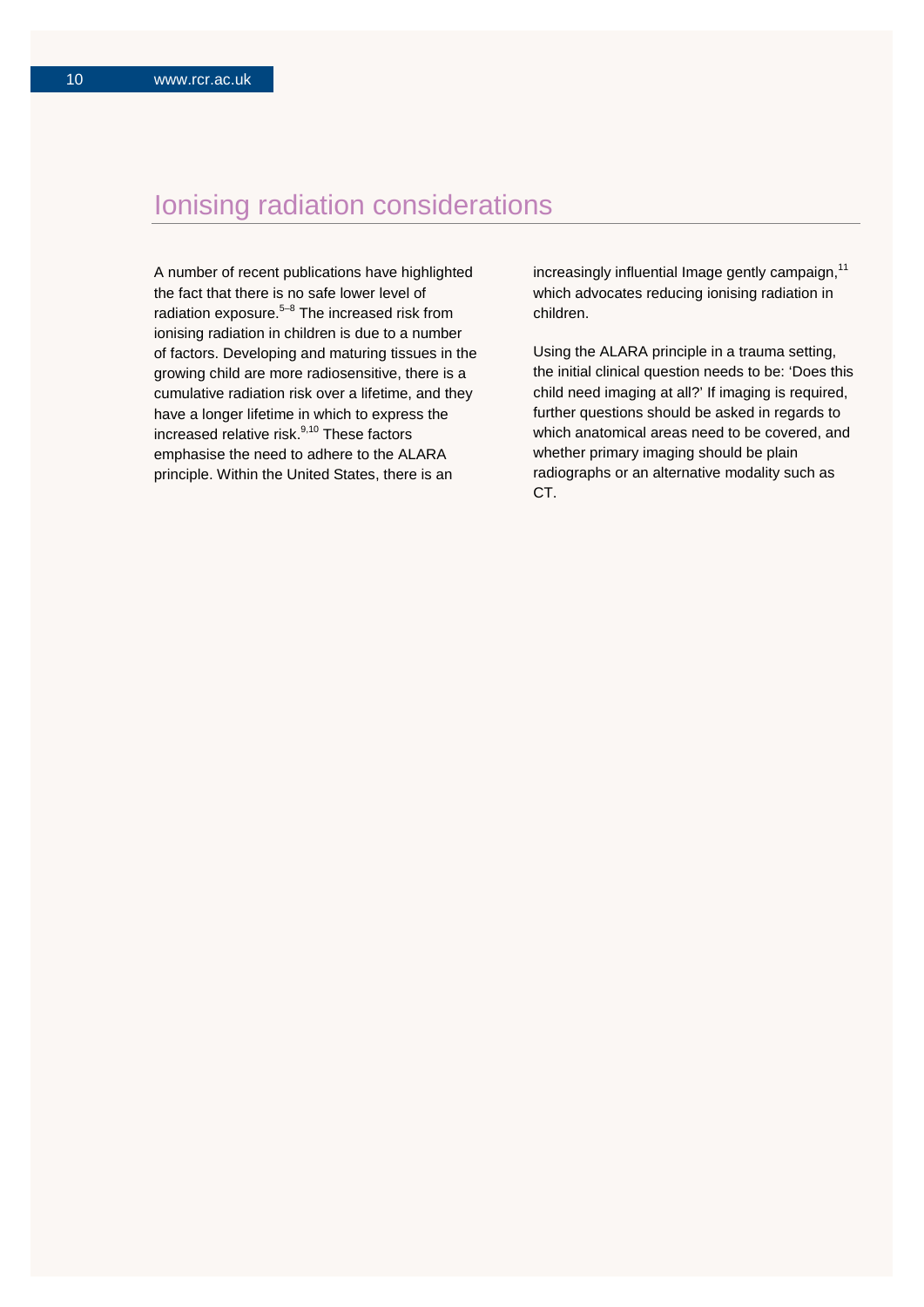### Choice of imaging modality

In the acute paediatric trauma setting there is currently no role for ultrasound outside of assisting in interventional procedures. The RCR Guidelines for the severely injured patient (2010) state that 'Focused Abdominal Sonography in Trauma (FAST) does not offer any additional information to that obtained with a CT scan $<sup>1</sup>$  and</sup> should not be performed if it would delay transfer to CT' with studies demonstrating negative predictive values of only 50–63% in unstable patients.12,13 This document focuses on adult patients but abdominal ultrasound has also been shown to have only modest sensitivity in detecting haemoperitoneum in children.<sup>14</sup>

In the acutely injured child, magnetic resonance (MR) imaging is primarily reserved for potential spinal cord injury, though it is acknowledged that access to MR imaging may be difficult.

The most appropriate imaging modality will be covered in more detail within this document by anatomical area. The value of a normal radiograph for specific areas must not be underestimated. Discussion between a senior radiologist and emergency physician about the radiographic findings may be all that is necessary to exclude significant injury and obviate the need for further imaging. All imaging pathways for suspected injury must rely on robust clinical observation as their starting point.

If CT is deemed the most appropriate investigation, appropriate dose reduction procedures must be in place. All CT manufacturers have dose reduction software and these should be used to their full extent. If possible the use of more advanced iterative reconstruction software applications should be made available. These reconstructive algorithms may add considerable delay in producing the

definitive image and this should be taken into account, and balanced with the clinical situation. Significant dose reduction can be achieved in paediatric patients without any loss of diagnostic information by the use of judicious kilovolt and milliampere reduction.<sup>11</sup>

#### **Cranial imaging**

CT is the primary investigation for cranial imaging in the child who has suffered head trauma. It displays high sensitivity and specificity for identification of traumatic brain injury and is readily available in most centres. However the dose of ionising radiation required for cranial CT has been demonstrated to be associated with an increased incidence of cancer and it should not be used for all children with head injury. The indications for cranial imaging have therefore been evaluated by the National Institute for Health and Care Excellence (NICE)<sup>15</sup> and are summarised in the algorithm presented as Figure 4.

All children with head injuries should be assessed by an appropriately trained professional within 15 minutes of hospital presentation, and immediately if there is any reduction in conscious level. Adequate resuscitation, clinical examination and administration of analgesia should take place in the process of deciding whether to perform CT.

Isolated head injuries are common in childhood and fulfilling the criteria for a cranial CT scan is not an indication on its own for a CT of the cervical spine or any other body part.

Cranial CT should be performed before administration of intravenous contrast. Following the ALARA principle, avoidance of the lens should be optimised.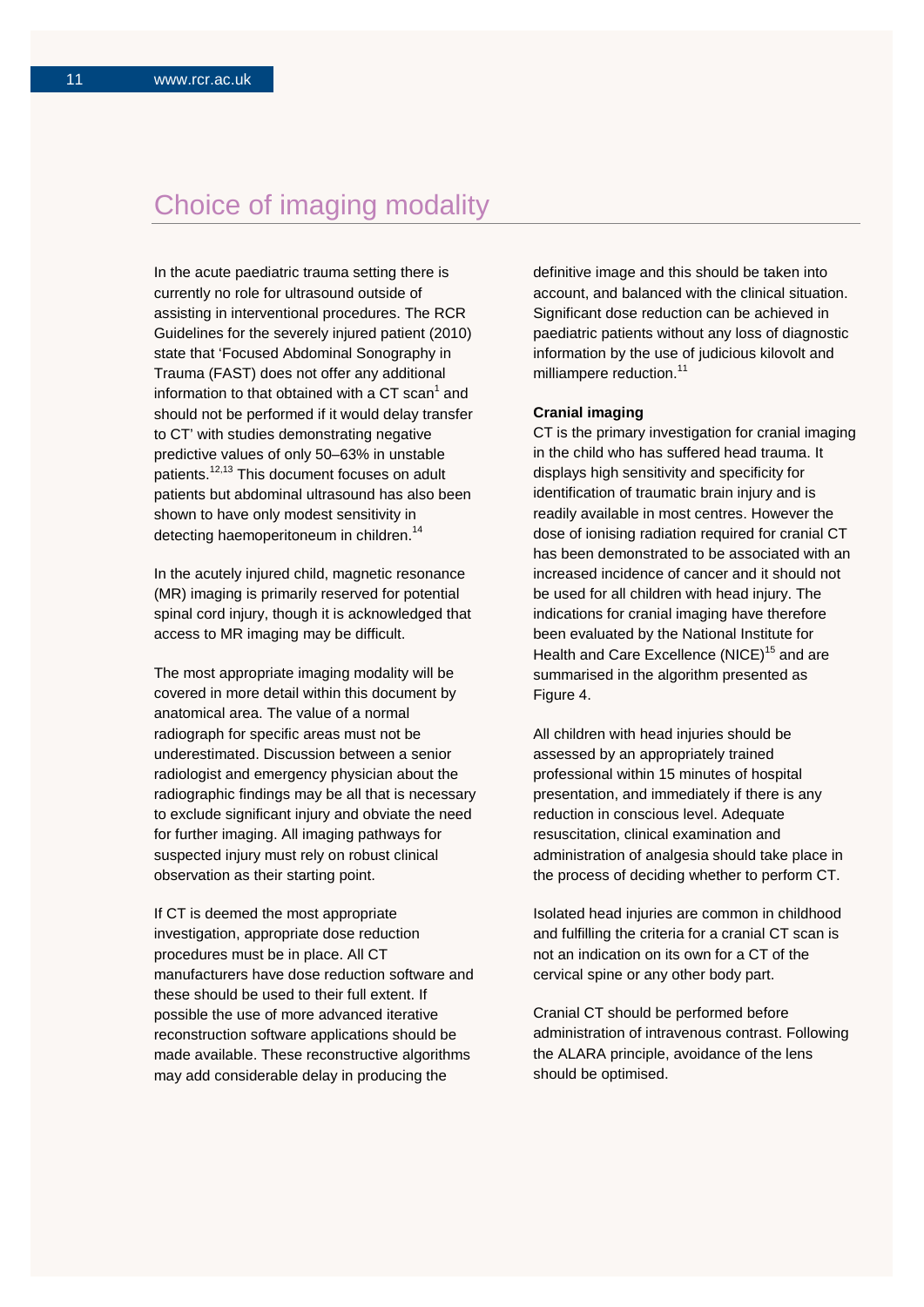#### Figure 4. Selection of children for a CT head scan<sup>15</sup>



National Institute for Health and Care Excellence. *CG 176 Head Injury: Triage, assessment, investigation and early management of head injury in children, young people and adults*. London: NICE, 2014. Reproduced with permission.

#### **Cervical spine imaging**

Paediatric cervical spine injury is uncommon.<sup>16,17</sup> Appropriate clinical evaluation must be undertaken before imaging is performed as it is an anatomical area that is relatively radiosensitive. Prior to cervical spine imaging a full history and examination must be performed where possible, with any imaging being complementary to other features elicited. Imaging should not be used in isolation as a diagnostic measure.

The criteria employed in the 2014 NICE guideline (CG176) for determining whether cervical spine imaging is required is extrapolated from a clinical

decision rule that was originally derived for adults; the Canadian C-spine rule.<sup>18</sup> Figure 5 shows the process for the selection of children for imaging of the cervical spine.<sup>15</sup> It should be noted that the algorithm presented is extracted from NICE guideline CG176 which refers primarily to management of head injury – presence of head injury alone is not sufficient to enter the starting point of the algorithm; rather there must be clinical suspicion (based on history or examination) of potential cervical spine injury.

Initial imaging of the cervical spine may be with plain radiographs or CT scan depending on the clinical situation. Where plain radiographs are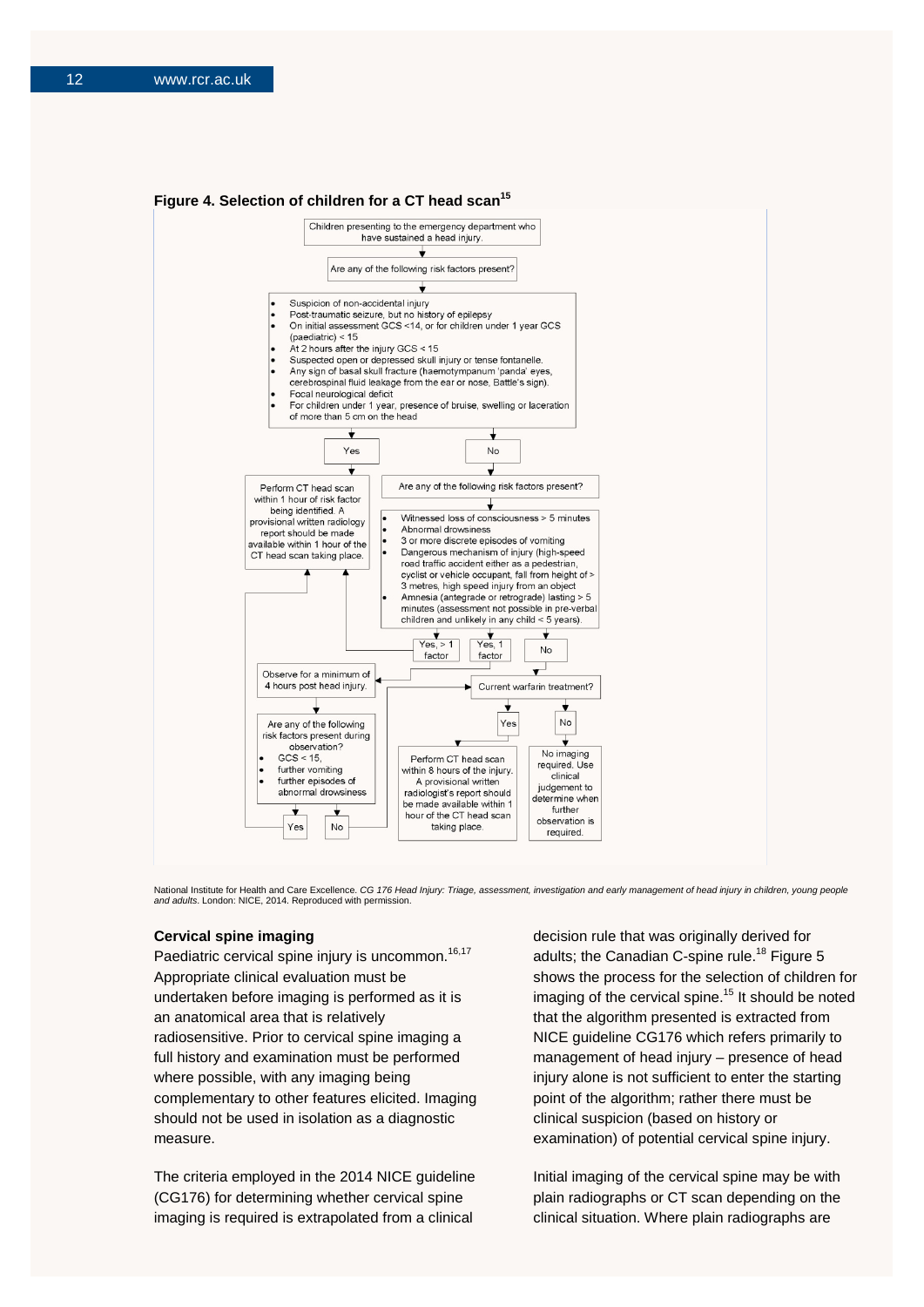indicated, an adequate cervical spine series must include (i) lateral cervical spine X-ray to include the base of skull and the junction of C7 and T1, (ii) Anteroposterior cervical spine x-ray to include C2 to T1 and (iii) an adequate peg view if attainable. Peg views may be difficult in young children. However it is recommended that if they can obey commands and open their mouth a peg view should be attempted.<sup>15</sup> Adequate radiographs of the cervical spine may exclude

significant bony injury and obviate the need for CT.

In a stable child undergoing cranial CT, discussion between senior radiologists and senior clinicians as to the most appropriate imaging of the neck (where clinically indicated) is advised. It is inappropriate to perform cervical spine imaging automatically when performing cranial imaging without appropriate discussion.





National Institute for Health and Care Excellence. CG 176 Head Injury: Triage, assessment, investigation and early management of head injury in children, young people *and adults*. London: NICE, 2014. Reproduced with permission.

#### **Imaging the spine**

Potential spinal injuries should be assessed on a case-by-case basis with appropriate imaging guided by discussion with the radiologist where clinical condition allows.

#### *General principles*

- Clinical assessment should underpin investigations
- **Plain radiographs of the injured region will** generally be the primary investigation.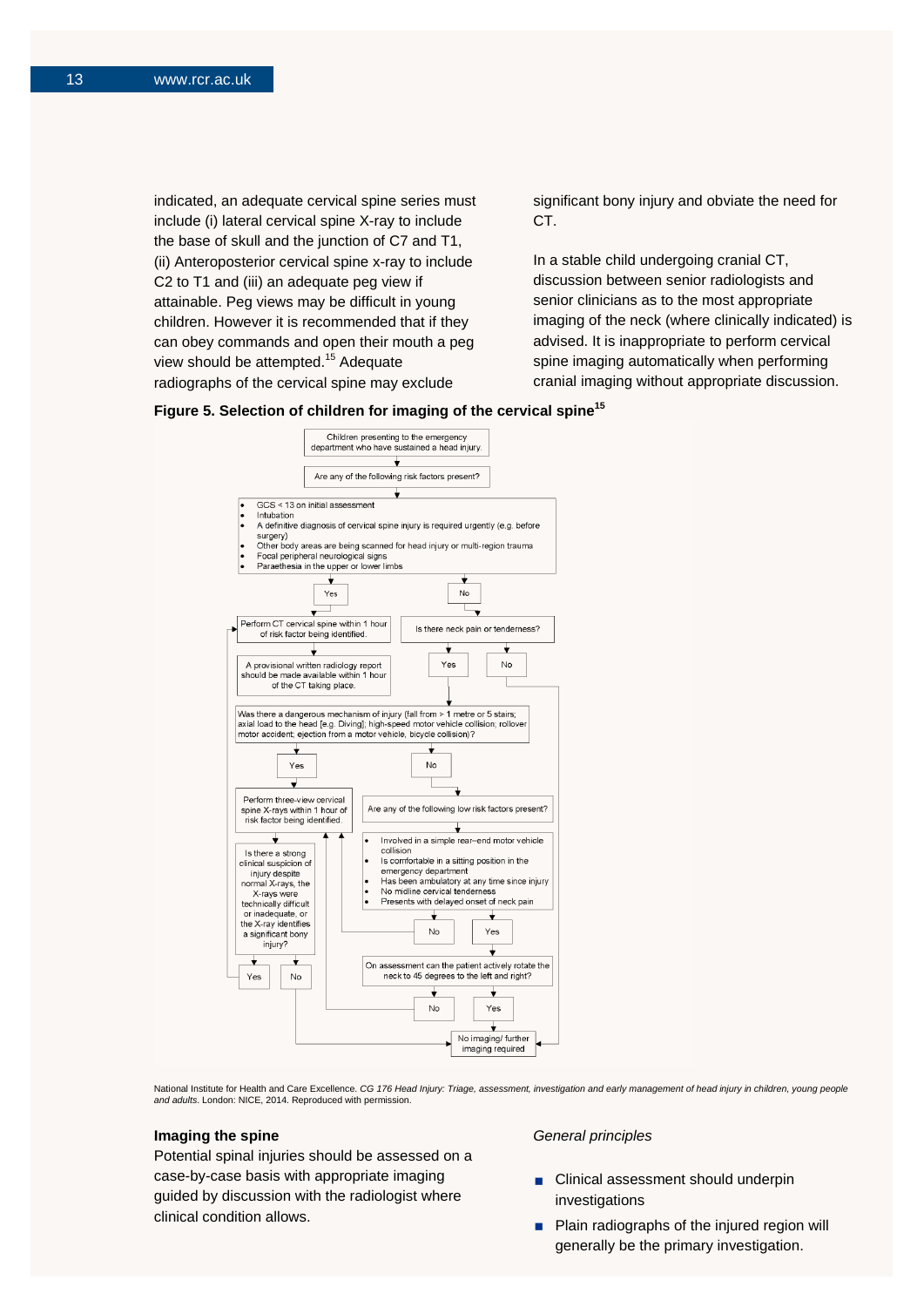- Targeted CT of an area may be required for further assessment.
- CT of the lumbar spine is included in CT of the abdomen and pelvis.
- **No** Where there are definitive neurological signs, the primary imaging modality should be MR where possible.

#### **Imaging the chest**

- $\blacksquare$  The primary investigation for blunt chest trauma is the chest X-ray. This will detect pneumothorax, haemothorax, rib fractures, gross mediastinal abnormalities, diaphragmatic injuries and rib fracture.<sup>19-22</sup>
- **Penetrating trauma is an indication for** contrast-enhanced chest CT due to the incidence of occult vascular injury.
- **Further imaging in blunt chest trauma should** be dictated by the nature of the trauma, the clinical condition of the child and the initial radiographic findings.
- In the following patients CT can be obviated as it is unlikely to lead to a change in  $mana$ gement: $^{23}$ 
	- The chest film is normal
	- The patient is conscious
	- The patient is clinically stable.

#### **Thoracic spine**

If there is a high index of suspicion of thoracic spine injury, plain films and MRI are recommended.<sup>24</sup> If MRI is not acutely available, localised CT of the affected area should be performed.

#### **Imaging the abdomen**

- Where clinically indicated contrast-enhanced CT is the modality of choice for the assessment of acute traumatic intraabdominal injury.25–28
- Single-volume dual-contrast CT of the abdomen is advised to minimise radiation burden.
- An example of a suitable contrast and timings calculator is included (see the Camp Bastion contrast wheel, Appendix 2).
- A hand injection of contrast is appropriate in very small children and babies.
- There are no mechanisms of injury which mandate abdominal CT as an isolated factor. Decisions to perform abdominal CT should be made on the basis of the clinical history and examination.<sup>29</sup>
- Where there is an isolated head injury, a reduced Glasgow Coma Scale (GCS) score should not be the only justification for abdominal CT. The decision to perform abdominal CT should be made on the basis of the clinical history and examination.
- Special consideration may need to be given to those children who are intubated prior to hospital assessment or who require transfer to another centre.
- $\blacksquare$  The following clinical variables have been found to be associated with intra-abdominal injury and may indicate the need for abdominal CT: 30,31
	- Lap belt or handle bar injuries
	- Abdominal wall ecchymosis
	- Abdominal tenderness in a conscious patient
	- Abdominal distension
	- Clinical evidence of persistent hypovolaemia; for example, persistent unexplained tachycardia
	- Blood from the rectum or nasogastric tube.
- Abdominal injuries are rare where there is neurological impairment in the absence of abdominal signs and symptoms.<sup>32</sup>
- The effect of CT information has been documented to have an effect on management plans and monitoring of patients.<sup>33</sup>
- A normal CT strongly predicts the lack of subsequent deterioration of a patient's condition.<sup>33</sup>

#### **Imaging limbs**

- **Using the clinical history and examination,** clinicians should request plain radiographs of the injured region as the primary investigation.
- This will usually be anteroposterior and lateral views including the adjacent joints.
- CT may be required for complex fractures.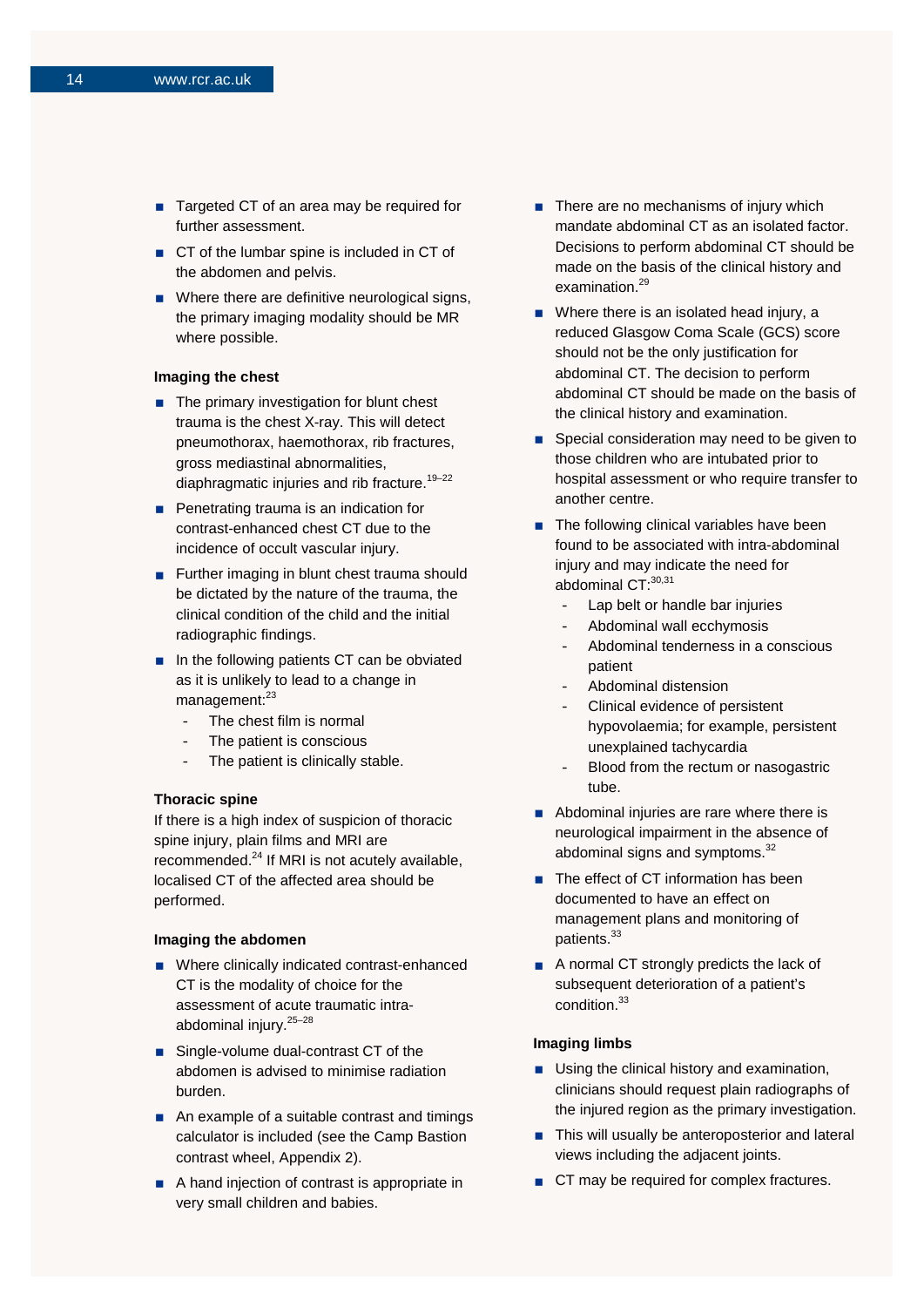#### **Imaging the pelvis**

- **Pelvic fractures are rare in children.**
- A screening pelvic radiograph is not indicated in all cases.<sup>34-36</sup>
- Pelvic imaging should only be considered if there are concerns after clinical assessment.
- The presence of a pelvic brace is not an indication in isolation for imaging without prior clinical assessment.
- **Pelvic fractures can be associated with multi**organ injuries. The bony pelvis will be included on CT evaluation of the abdomen and pelvis. Where clinically indicated, contrast-enhanced CT of the abdomen and pelvis is the modality of choice.

#### **CT dose optimisation**

 $\blacksquare$  Use scan parameters – mA, kVp and pitch according to a patient's weight or age.<sup>37</sup>

- There should be an acceptable level of noise for 'trauma scanning'.
- Single-phase acquisition with a dual contrast model – see Appendix 2. Camp Bastion contrast wheel.
- Use iterative reconstruction, tube current modulation or organ-based modulation where available.<sup>38</sup>
- Use protocols to reduce dose to particularly radiosensitive areas, for example, lens, where possible.
- **Use of breast and thyroid shields should be** considered.

#### **Interventional radiology**

Paediatric patients who require interventional radiology should be treated in a dedicated tertiary referral centre by an expert in interventional radiology with appropriate skills where possible.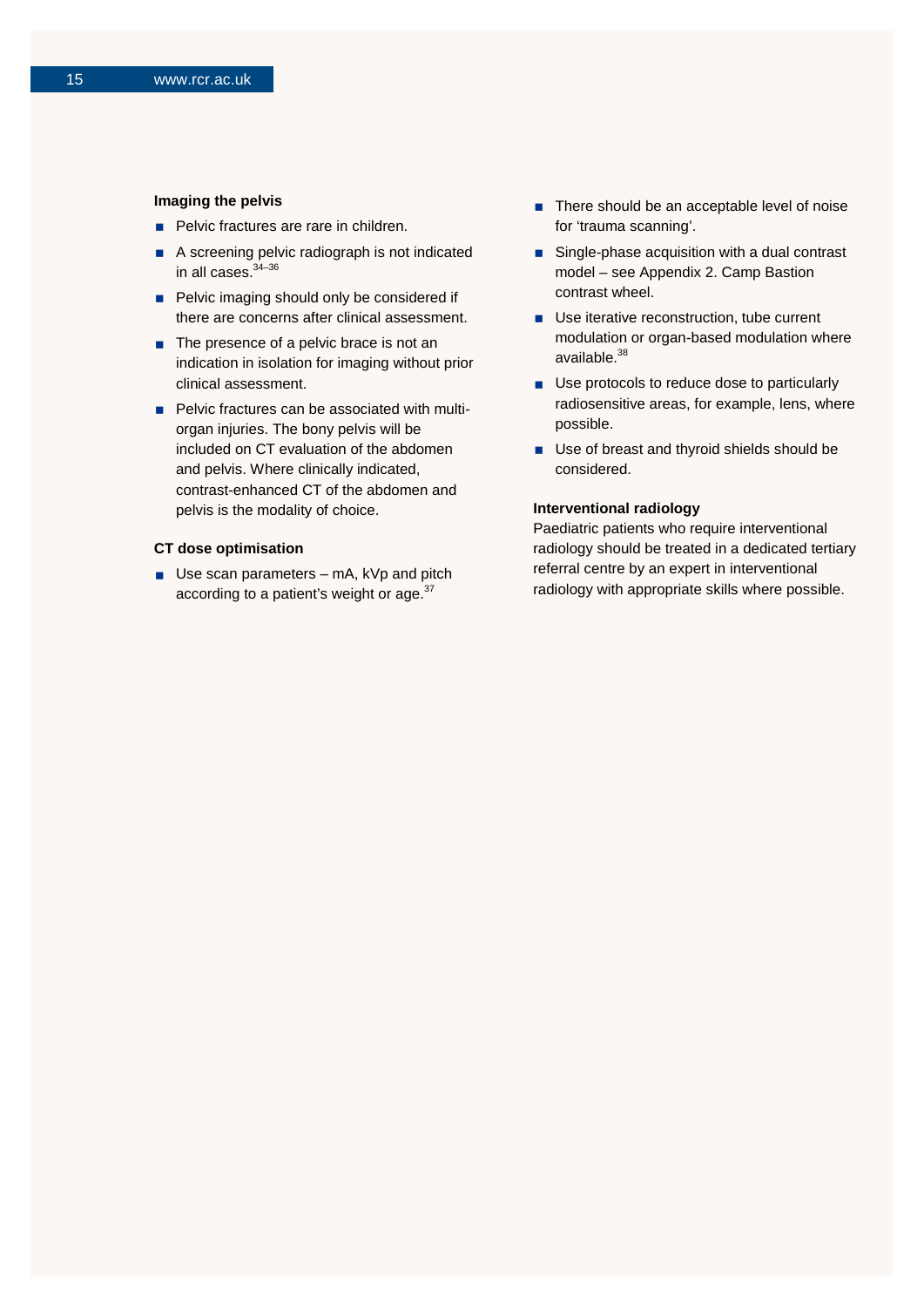### **Conclusion**

This document provides clear evidence based guidance for those involved in imaging decisions for paediatric trauma. Injury patterns in children differ vastly to those in adults; this important factor must be taken into account. The need to keep radiation dose as low as possible while still providing good quality examinations is paramount. Evidence-based guidance has been given regarding appropriate imaging protocols and particular note should be made of:

Approved by the Clinical Radiology Faculty Board: 31 October 2013

- The template for acute primary assessment report for paediatric CT with major trauma (Appendix 3)
- The Camp Bastion contrast calculator (Appendix 2)
- The emergency department paediatric trauma imaging decision tool (Appendix 4).

This document is intended to ensure that the wellbeing and safety of the child is paramount.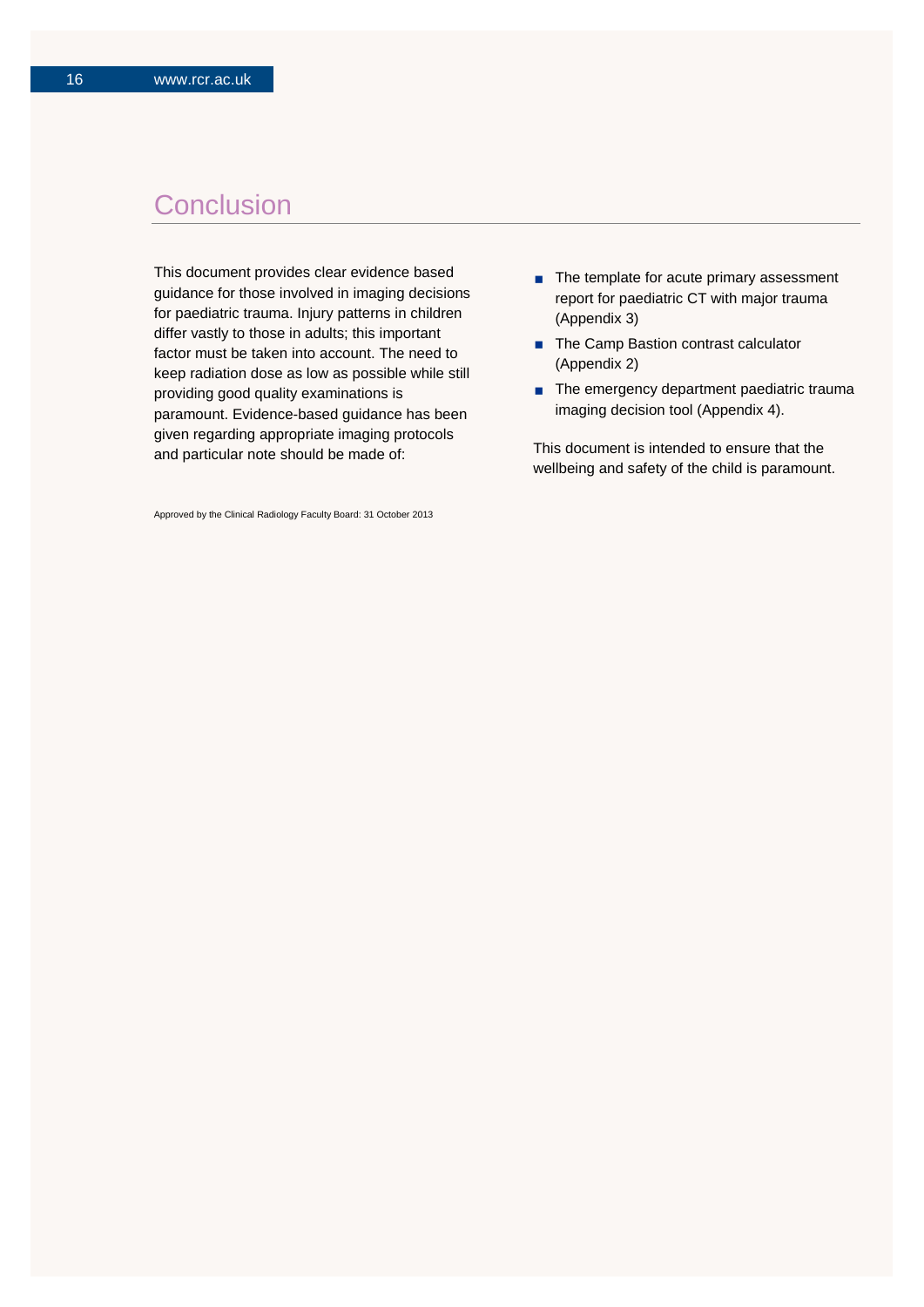### References

- 1. The Royal College of Radiologists. *Standards of practice and guidance for trauma radiology in severely injured patients*. London: The Royal College of Radiologists, 2011.
- 2. TARNNet data 2013.
- 3. Mannix R, Nigrovic LE, Schutzman SA. Factors associated with the use of cervical spine computed tomography imaging in pediatric trauma patients. *Acad Emerg Med* 2011; **18**(9): 905–911.
- 4. Mannix R, Bourgeois FT, Schutzman SA, Bernstein A, Lee LK. Neuroimaging for pediatric head trauma: do patient and hospital characteristics influence who gets imaged? *Acad Emerg Med* 2010; **17**(7): 694– 700.
- 5. Brenner D, Elliston C, Hall E, Berdon W. Estimated risks of radiation-induced fatal cancer from pediatric CT. *AJR Am J Roentgenol* 2001; **176**(2): 289–296.
- 6. Pearce MS, Salotti JA, Little MP *et al.* Radiation exposure from CT scans in childhood and subsequent risk of leukaemia and brain tumours: a retrospective cohort study. *Lancet* 2012; **380**(9840): 499–505.
- 7. Einstein AJ. Beyond the bombs: cancer risks of low dose medical radiation. *Lancet* 2012; **380:** 455– 457.
- 8. Matthews J, Forsythe A, Brady Z *et al.* Cancer risk in 680 000 people exposed to CT scans in childhood or adolescence: data linkage of 11 million Australians. *BMJ* 2013; **346:** f2360.
- 9. Arthurs OJ, Bjørkum AA. Safety in pediatric imaging: an update. *Acta Radiol* 2013; **54**(9): 983–990.
- 10. Miglioretti DL, Johnson E, Williams A *et al.* The use of computed tomography in pediatrics and the associated radiation exposure and estimated cancer risk. *JAMA Pediatr* 2013; **167**(8): 700–707.
- 11. Strauss KJ, Goske MJ, Kaste SC *et al.* Image gently: Ten steps you can take to optimize image quality and lower CT dose for pediatric patients. *AJR Am J Roentgenol* 2010; **194**(4): 868–873.
- 12. Friese RS, Malekzadeh S, Shafi S, Gentilello LM, Starr A. Abdominal ultrasound is an unreliable modality for the detection of hemoperitoneum in patients with pelvic fracture. *J Trauma* 2007; **63:** 97– 102.
- 13. Tayal VS, Nielsen A, Jones AE, Thomason MH, Kellam J, Norton HJ. Accuracy of trauma ultrasound in major pelvic injury. *J Trauma* 2006; **61:** 1453–1457.
- 14. Holmes JF, Gladman A, Chang CH. Performance of abdominal ultrasonography in pediatric blunt trauma patients: a meta-analysis. *J Pediatr Surg* 2007; **42**(9): 1588–1594.
- 15. National Institute for Health and Care Excellence. *CG 176 Head Injury: Triage, assessment, investigation and early management of head injury in children, young people and adults*. London: NICE, 2014.
- 16. Booth TN. Cervical spine evaluation in pediatric trauma. *AJR Am J Roentgenol* 2012; **198**(5): W417– W425.
- 17. Nigrovic LE, Rogers AJ, Adelgais KM *et al*; Pediatric Emergency Care Applied Research Network (PECARN) Cervical Spine Study Group. Utility of plain radiographs in detecting traumatic injuries of the cervical spine in children. *Pediatr Emerg Care* 2012; **28**(5): 426–432.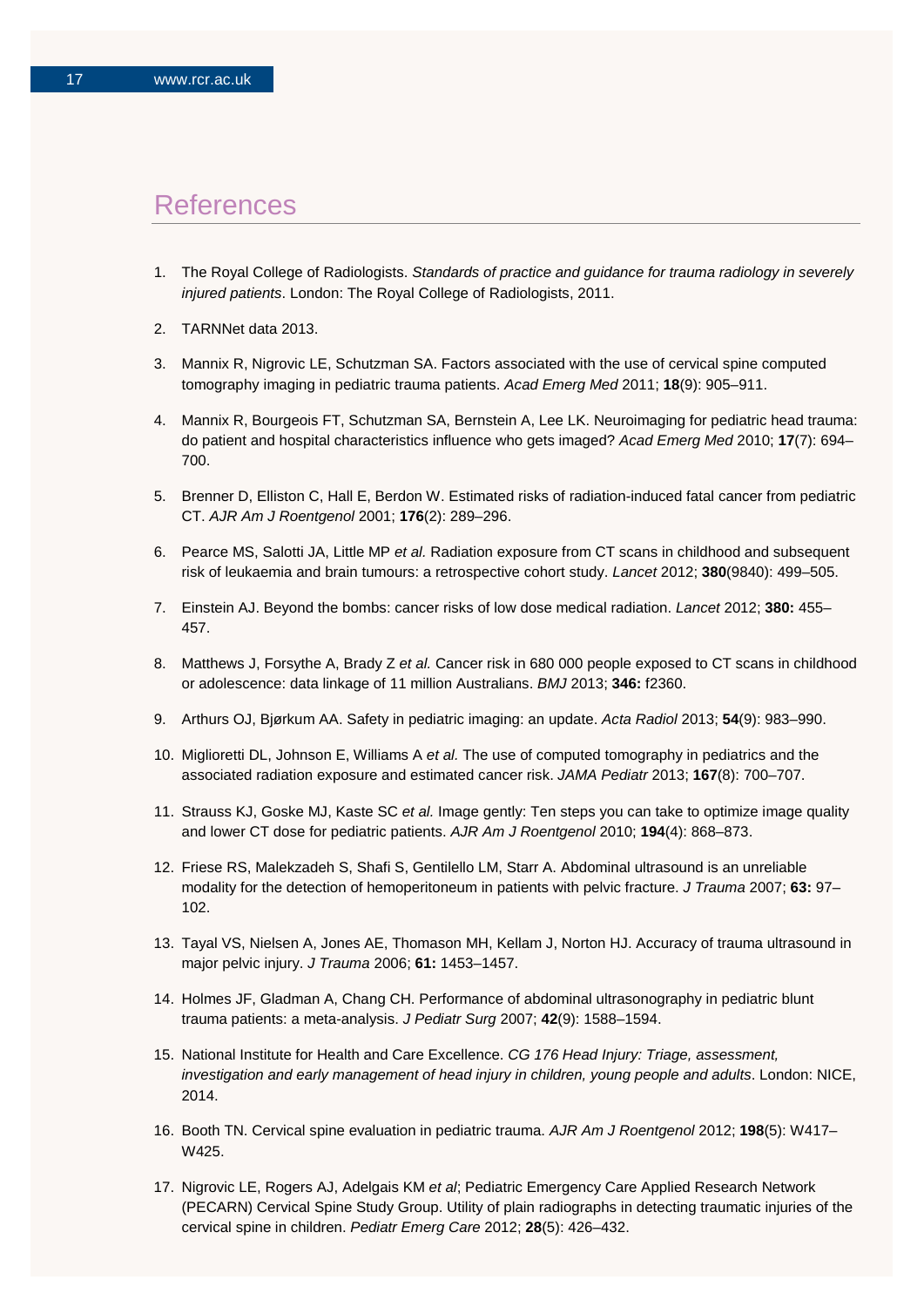- 18. Thompson WL, Stiell IG, Clement CM, Brison RJ; Canadian C-Spine Rule Study Group. Association of injury mechanism with the risk of cervical spine fractures. *CJEM* 2009; **11**(1): 14–22.
- 19. Moore MA, Wallace EC, Westra SJ. Chest trauma in children: current imaging guidelines and techniques. *Radiol Clin North Am* 2011; **49**(5): 949–968.
- 20. Donnelly LF. Imaging issues in CT of blunt trauma to the chest and abdomen. *Pediatr Radiol* 2009; **39**(Suppl 3): 406–413.
- 21. Holmes JF, Brant WE, Bogren HG, London KL, Kuppermann N. Prevalence and importance of pneumothoraces visualized on abdominal computed tomographic scan in children with blunt trauma. *J Trauma* 2001; **50**(3): 516–520.
- 22. Brink M, Deunk J, Dekker HM *et al.* Added value of routine chest MDCT after blunt trauma: evaluation of additional findings and impact on patient management. *AJR Am J Roentgenol* 2008; **190**(6): 1591– 1598.
- 23. Patel RP, Hernanz-Schulman M, Hilmes MA, Yu C, Ray J, Kan JH. Pediatric chest CT after trauma: impact on surgical and clinical management. *Pediatr Radiol* 2010; **40**(7): 1246–1253.
- 24. Renton J, Kincaid S, Ehrlich PF. Should helical CT scanning of the thoracic cavity replace the conventional chest x-ray as a primary assessment tool in pediatric trauma? An efficacy and cost analysis. *J Pediatr Surg* 2003; **38**(5): 793–797.
- 25. Moore HB, Faulk LW, Moore EE *et al.* Mechanism of injury alone is not justified as the sole indication for computed tomographic imaging in blunt pediatric trauma. *J Trauma Acute Care Surg* 2013; **75**(6): 995–1001.
- 26. Orwig D, DeCou J. Towards evidence-based emergency medicine: best BETs from the Manchester Royal Infirmary. BET 4: is physical exam and laboratory data sufficient to exclude intra-abdominal injury in the paediatric trauma patient? *Emerg Med J* 2012; **29**(3): 258–260.
- 27. Eppich WJ, Zonfrillo MR. Emergency department evaluation and management of blunt abdominal trauma in children. *Curr Opin Pediatr* 2007; **19**(3): 265–269.
- 28. Taylor GA. Imaging of pediatric blunt abdominal trauma: what have we learned in the past decade? *Radiology* 1995; **195**(3): 600–601.
- 29. Neish AS, Taylor GA, Lund DP, Atkinson CC. Effect of CT information on the diagnosis and management of acute abdominal injury in children. *Radiology* 1998; **206**(2): 327–331.
- 30. Sivit CJ. Abdominal trauma imaging: imaging choices and appropriateness. *Pediatr Radiol* 2009; **39**(Suppl 2): S158–S160.
- 31. Sivit CJ. Imaging children with abdominal trauma. *AJR Am J Roentgenol* 2009; **192**(5): 1179–1189.
- 32. Holmes JF, Sokolove PE, Brant WE *et al.* Identification of children with intra-abdominal injuries after blunt trauma. *Ann Emerg Med* 2002; **39**(5): 500–509.
- 33. Avarello JT, Cantor RM. Pediatric major trauma: an approach to evaluation and management. *Emerg Med Clin North Am* 2007; **25**(3): 803–836, x.
- 34. Rees MJ, Aickin R, Kolbe A, Teele RL. The screening pelvic radiograph in pediatric trauma. *Pediatr Radiol* 2001; **31**(7): 497–500.
- 35. Lagisetty J, Slovis T, Thomas R, Knazik S, Stankovic C. Are routine pelvic radiographs in major pediatric blunt trauma necessary? *Pediatr Radiol* 2012; **42**(7): 853–858.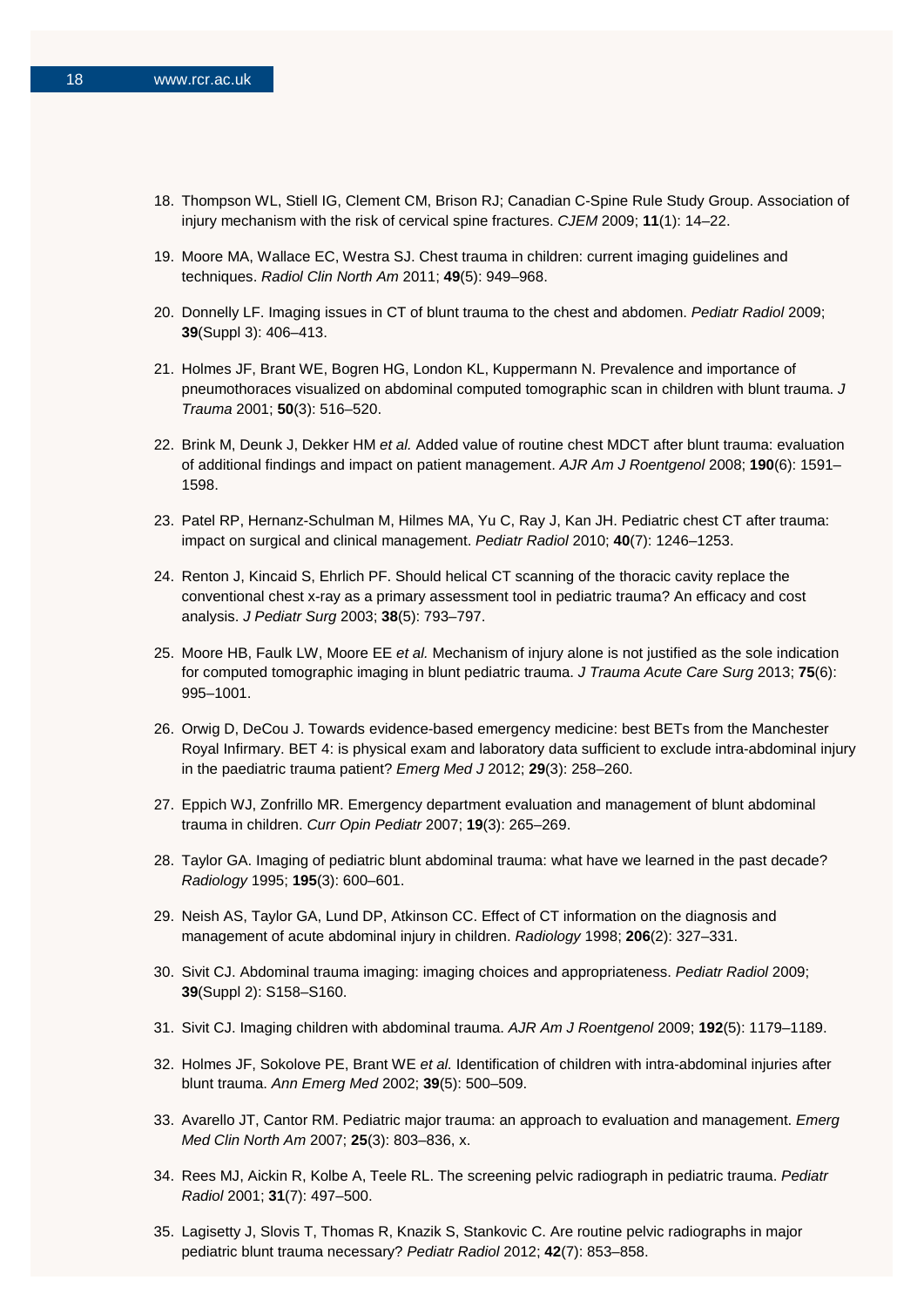- 36. Leonard M, Ibrahim M, Mckenna P, Boran S, McCormack D. Paediatric pelvic ring fractures and associated injuries. *Injury* 2011; **42**(10): 1027–1030.
- 37. Brady Z, Ramanauskas F, Cain TM, Johnston PN. Assessment of paediatric CT dose indicators for the purpose of optimisation. *Br J Radiol* 2012; **85**(1019): 1488–1498.
- 38. Brady SL, Moore BM, Yee BS, Kaufman RA. Pediatric CT: implementation of ASIR for substantial radiation dose reduction while maintaining pre-ASIR image noise. *Radiology* 2014; **270**(1): 223–231.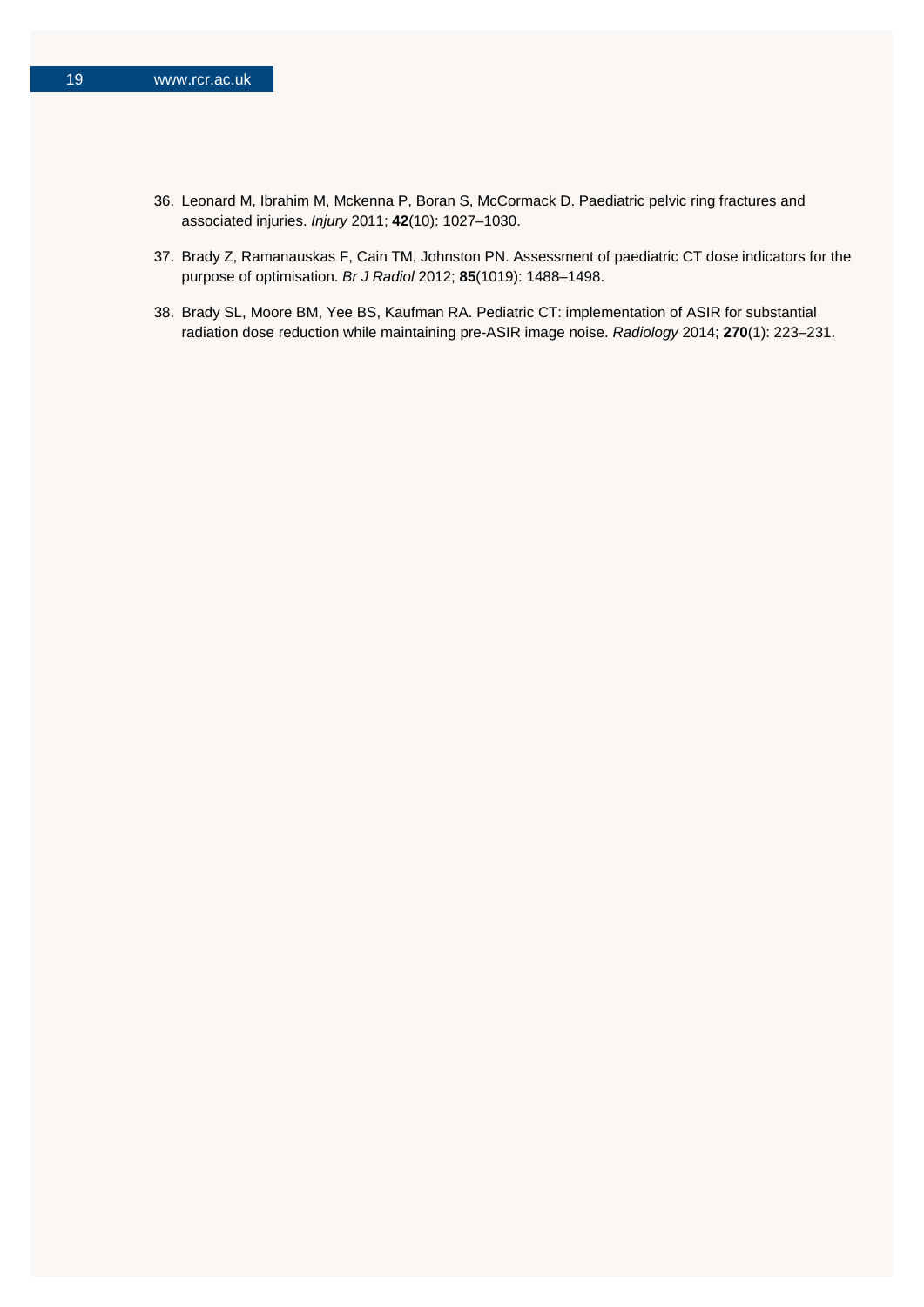### Appendix 1. General considerations and recommendations that will ensure patient safety is of the highest priority during imaging

All providers of clinical care should be working to improve the reliability of care so that patients and families can be confident that their safety will be paramount at all times. The safety of patients in complex situations challenges even the most organised departments.

The following check list is provided to support imaging departments and teams in their preparation for the management of children in the imaging department following injury. It is good practice to rehearse infrequent scenarios so that levels of confidence and competence in exceptional situations can be the highest possible. This can be part of a major trauma simulation or as part of a regular team review and verbal simulation with the imaging team only.

It is human nature to sometimes overlook important items when under the pressure of exceptional stress or limited time. Check lists and prompts reduce the risk of errors of omission (to forget) or commission (to do the wrong thing). Having trauma cards can enable high levels of reliability in even the most pressured of situations.

The following list is not exhaustive but is given to prompt the team to consider the patient and family experience as well as the importance of technique and imaging excellence:

- 1. Preparation for unexpected events
- 2. Environment
- 3. Communication with clinical teams
- 4. Communication with patient and family
- 5. Onward communication of results, events, and ensuring safe handover of care.
- 6. Reflection and feedback on learning.

Preparing for unexpected events. Sudden haemorrhage, deterioration in conscious level, cardiac arrest can all happen just before or during the imaging sequence. Regular review of the locations of emergency equipment and rehearsal of roles and responsibilities enables the fastest response. Ensuring that the team coming with the patient bring with them all necessary emergency equipment not available in the scanner suite is recommended. Thinking the unthinkable ensures preparedness.

Environmental factors are important considerations when children are critically ill. Ensuring appropriate precautions are taken to avoid the patient becoming cold is recommended. The value of age-specific comforters may or may not be appropriate depending on the severity of injury, but they can be considered. Reducing noise and commotion will help everyone focus on the patient.

Communications with the clinical team will be best undertaken using a structured communication tool such as situation, background, assessment and recommendation (SBAR). This may seem obvious, but in pressured situations ensuring communication is structured will avoid confusion or misunderstanding and ensure good team work (see Example 1).

#### **Example 1.**

Yes we can undertake the scan however:

(S) We have a patient on the scanner now and it will take five minutes to clear the room

(B) To bring the patient immediately into the scanner is, in our experience, safest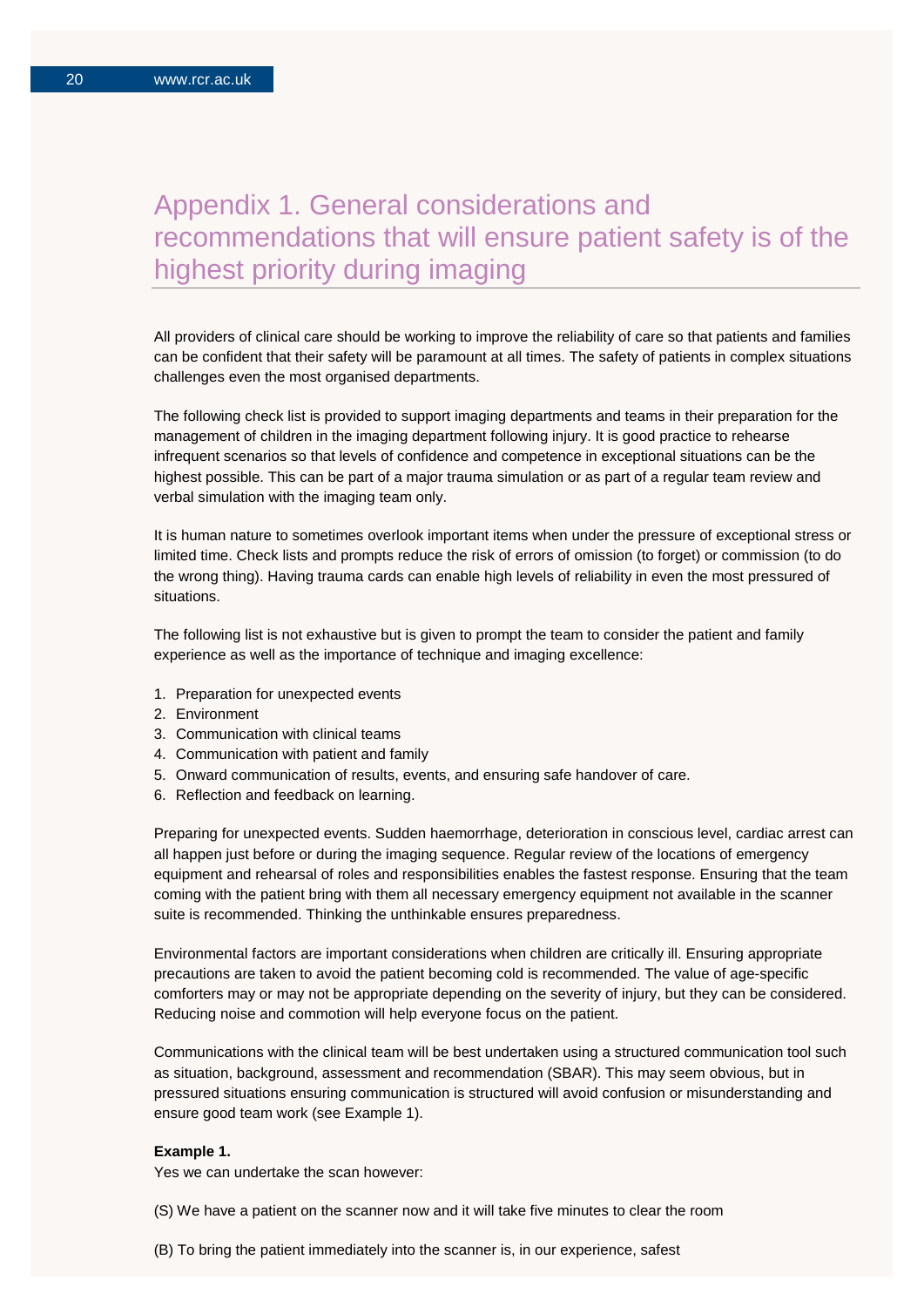(A) We need ten minutes to clear and prepare, do you know the weight of the child so we can prepare the contrast?

(R) We recommend you arrive in ten minutes with all the necessary resuscitation equipment as we do not hold paediatric-sized equipment.

Communication with the patient and family should be sensitive and straight forward, avoiding complex terms that may confuse at the same time as being open. Ensuring the family know the order of events can turn a highly stressful situation into a less stressful one. Any questions about radiation dose should be answered, indicating the attention paid to dose minimisation and benefits and when and how the images will be reviewed. Due regard to radiation safety according to local protocols is necessary but so is the sensitive explanation of how the team are paying the very best attention to balancing risk and benefit. Sometimes rehearsal of a genuine script can help staff improve their management of this situation.

Onward communication of results should be clearly defined as part of the transfer of the patient from the imaging suite back to clinical area. This may not be easy to define exactly (reporting times may vary) but an indication of when the results will be available and how should be considered so as to create a consistent expectation. The NPSA/College guidance on communication of important findings<sup>i, if</sup> clearly applies in such situations and the department team should consider what their standard process will be. Any unexpected events observed in the imaging department should be included in the imaging record and in handover and clinical notes to ensure they are part of the clinical record. In such situations 'closed loop communications' is recommended; for example, the report will be available in ten minutes on the PACS, please ring us if it is not available after 15 minutes so we can find out why.

Reflection, feedback and learning are signs of a mature team with safety and 'mindfulness' at the forefront of their routine. Every event has the potential to teach someone something and unexpected events are critical learning situations that should be maximised through onward communication and the team considering 'how might we manage that better next time'. A lesson from military aviation is salient here, part of the debrief schedule is to ask, 'Thinking about what happened and what we know now, what should we have prepared for before we set off.'

A framework with which to consider the measurement and monitoring of patient safety has five areas of attention as described below.<sup>iii</sup>



i. National Patient Safety Agency. *Safer practice notice 16. Early identification of failure to act on radiological imaging reports*. London: NPSA, 2007.

ii. The Royal College of Radiologists. *Standards for the communication of critical, urgent and unexpected significant radiological findings*, Second edition. London: The Royal College of Radiologists, 2012. iii. Vincent C, Burnett S, Carthey J. *The measurement and monitoring of safety*. The Health Foundation, 2013. www.health.org.uk/publications/the-measurement-andmonitoring-of-safety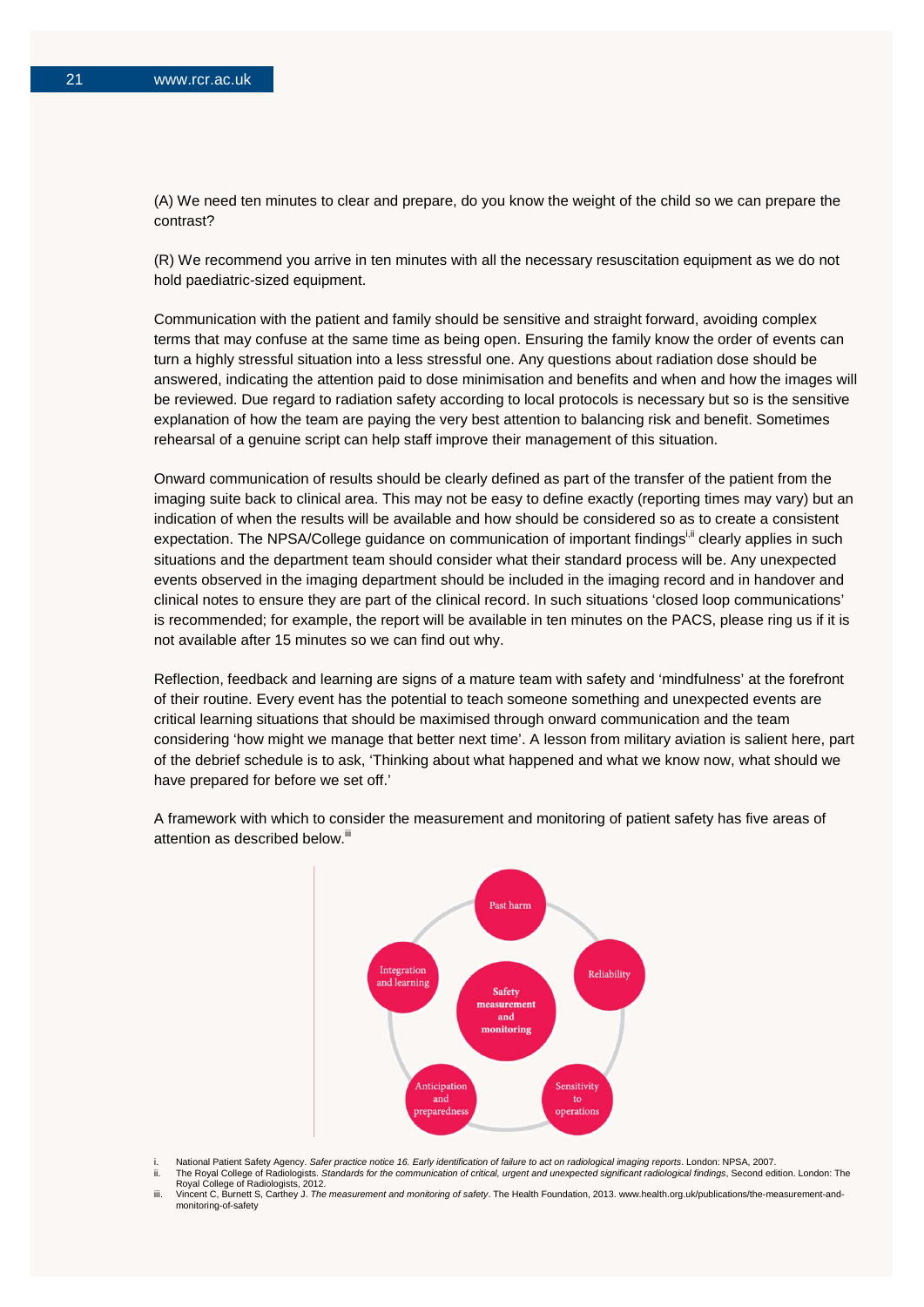# Appendix 2. Camp bastion contrast calculator

Scan protocol: 2/3 contrast volume injected at slow rate x, and 1/3 volume injected at approximately 2x. Contrast rates are calculated for injection phase to last 70 secs. Scan initiated at 70 seconds.

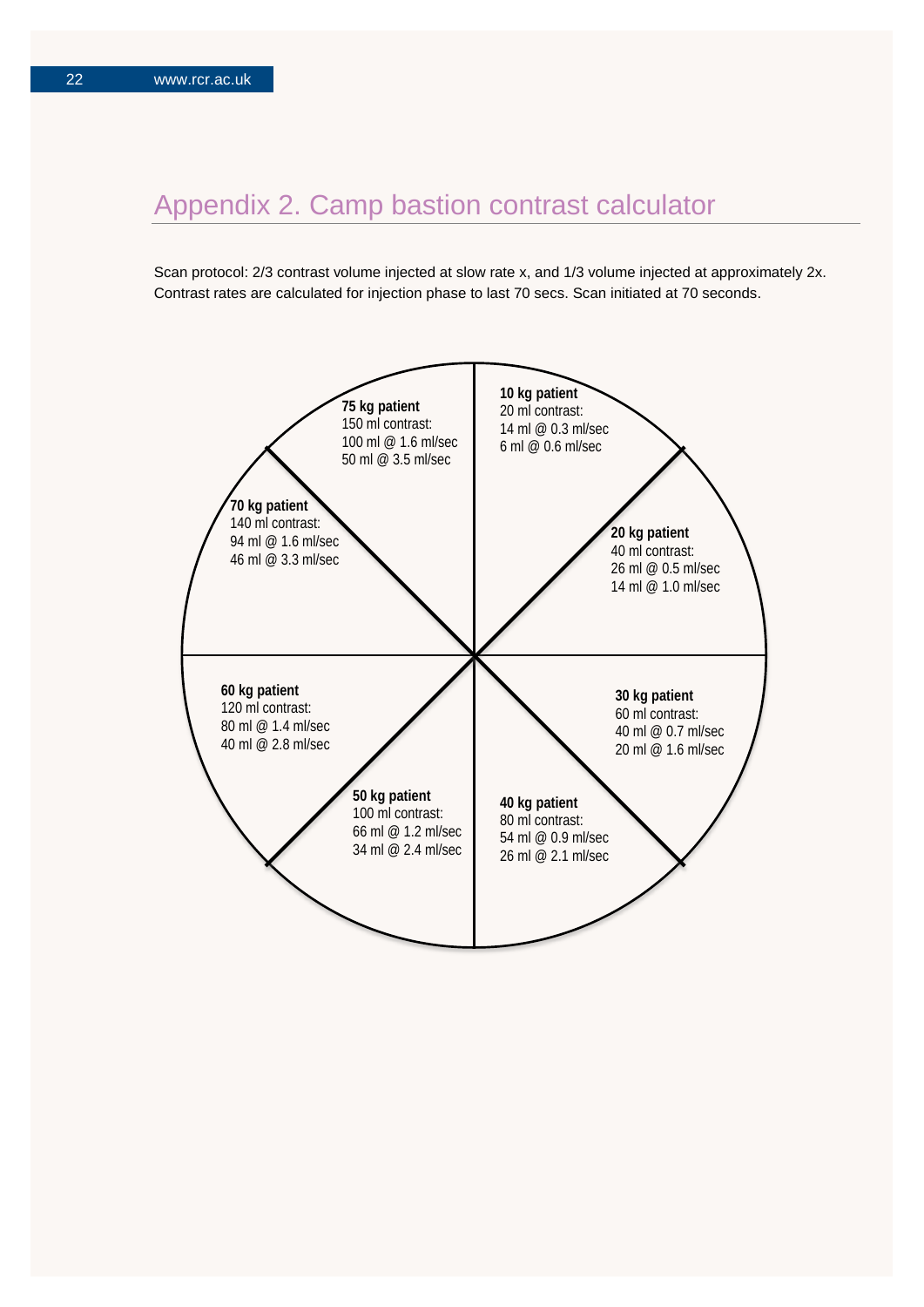### Appendix 3. Acute primary assessment report for paediatric CT with major trauma

| Patient name   |  |
|----------------|--|
| Patient number |  |
| Date of scan   |  |

**To guide initial management only. A formal report will follow. The trauma team will be notified of any major alterations to this primary assessment**

#### **Primary assessment trauma plain films** (for stable children)

Cervical spine

| Normal                      | No CT C-spine indicated |
|-----------------------------|-------------------------|
| Abnormal/clinical suspicion | CT C-spine required     |

Chest X-ray

| Normal                      | No CT chest indicated               |  |  |  |  |
|-----------------------------|-------------------------------------|--|--|--|--|
|                             | Proceed to CT abdo/pelvis if needed |  |  |  |  |
| Abnormal/clinical suspicion | CT TAP required                     |  |  |  |  |
|                             |                                     |  |  |  |  |

### **CT scanning preliminary review**

| Airway:            |     |              |                |  |  |  |
|--------------------|-----|--------------|----------------|--|--|--|
| ET placement       | N/A | Satisfactory | Unsatisfactorv |  |  |  |
| Airway obstruction |     | Yes          | No             |  |  |  |

| <b>Breathing:</b>     |     |              |                |
|-----------------------|-----|--------------|----------------|
| Contusion             |     | Yes          | <b>No</b>      |
| Laceration            |     | Yes          | <b>No</b>      |
| Pneumothorax          |     | Yes          | <b>No</b>      |
| Chest drain placement | N/A | Satisfactory | Unsatisfactory |

| <b>Circulation (bleeding):</b> |                 |     |    |  |  |
|--------------------------------|-----------------|-----|----|--|--|
| Pericardial effusion           |                 | Yes | No |  |  |
| Thoracic injury                |                 | Yes | No |  |  |
| Abdominal injury               | retroperitoneal | Yes | No |  |  |
|                                | visceral        | Yes | No |  |  |
| Pelvic injury                  |                 | Yes | No |  |  |
| Soft tissue                    |                 | Yes | No |  |  |

| Disability:                           |     |    |  |  |  |  |
|---------------------------------------|-----|----|--|--|--|--|
| Intracranial bleed/oedema             | Yes | No |  |  |  |  |
| Major spinal injury (cord compromise) | Yes | No |  |  |  |  |

| <b>Comments:</b>    |  |
|---------------------|--|
|                     |  |
| Name of radiologist |  |
| Time                |  |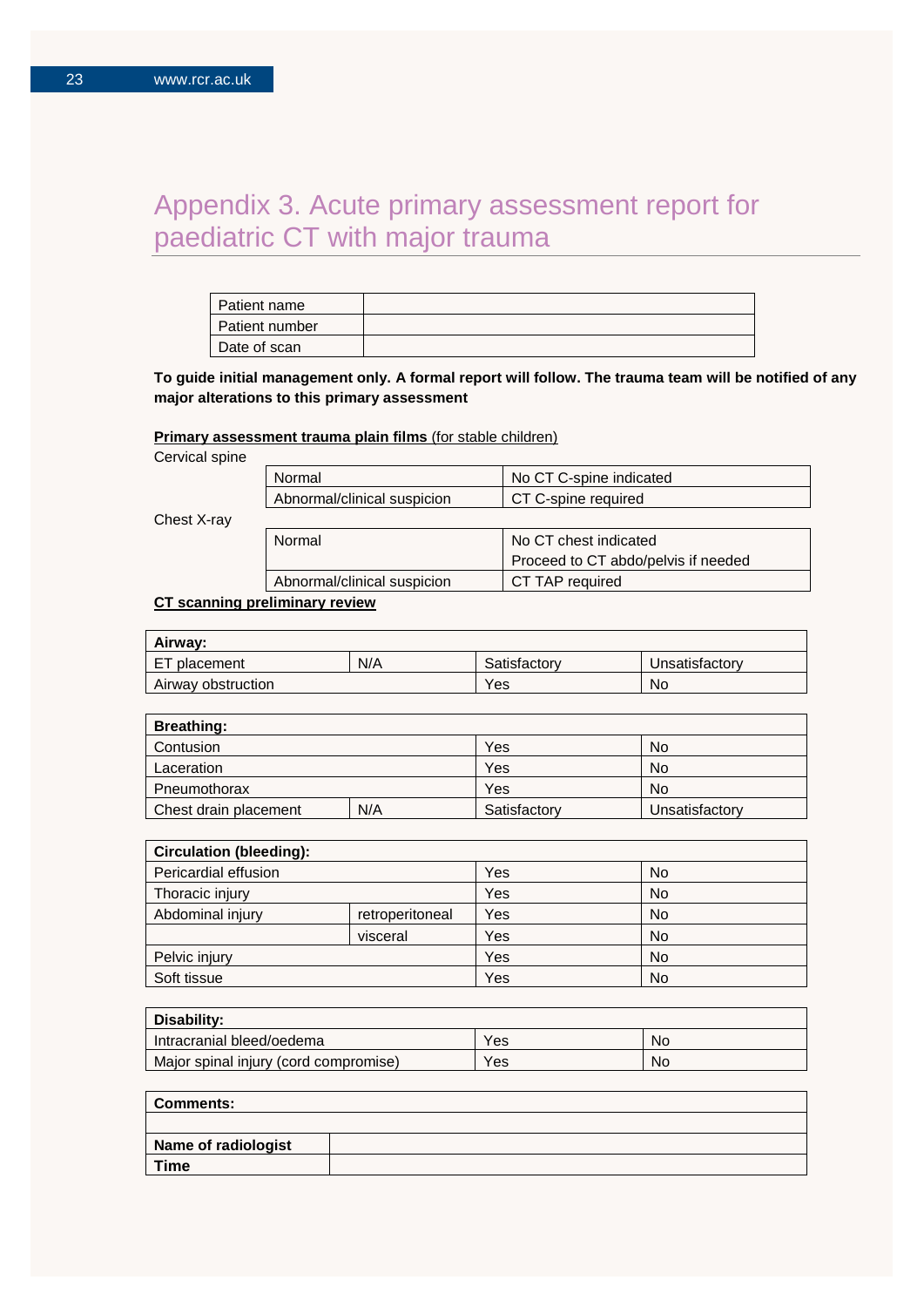### Appendix 4. Emergency department paediatric major trauma imaging decision tool

Developed by Dr Tony Kehoe, ED Consultant, Derriford Emergency Department



#### Emergency department paediatric major trauma imaging decision tool